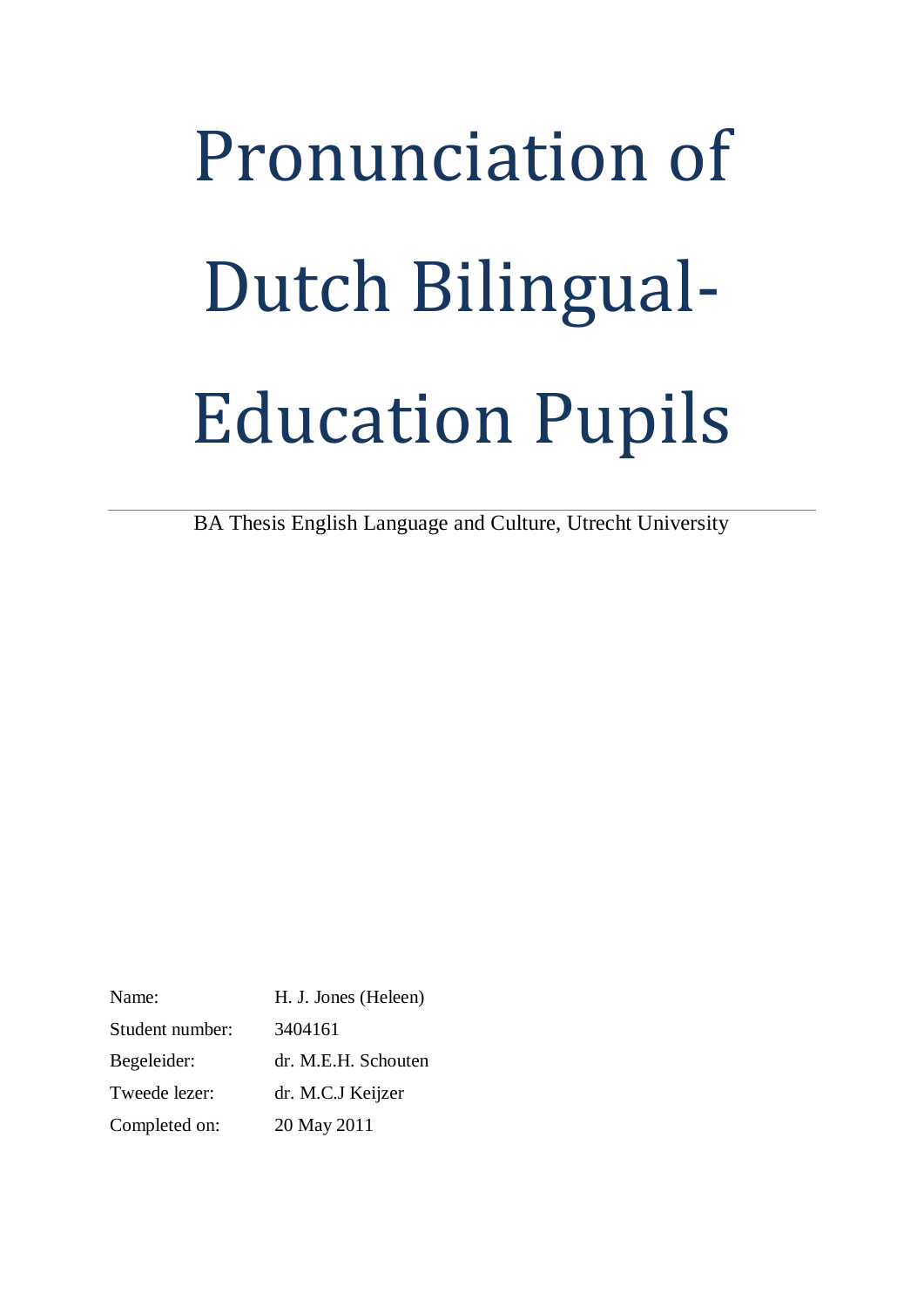## **Table of Contents**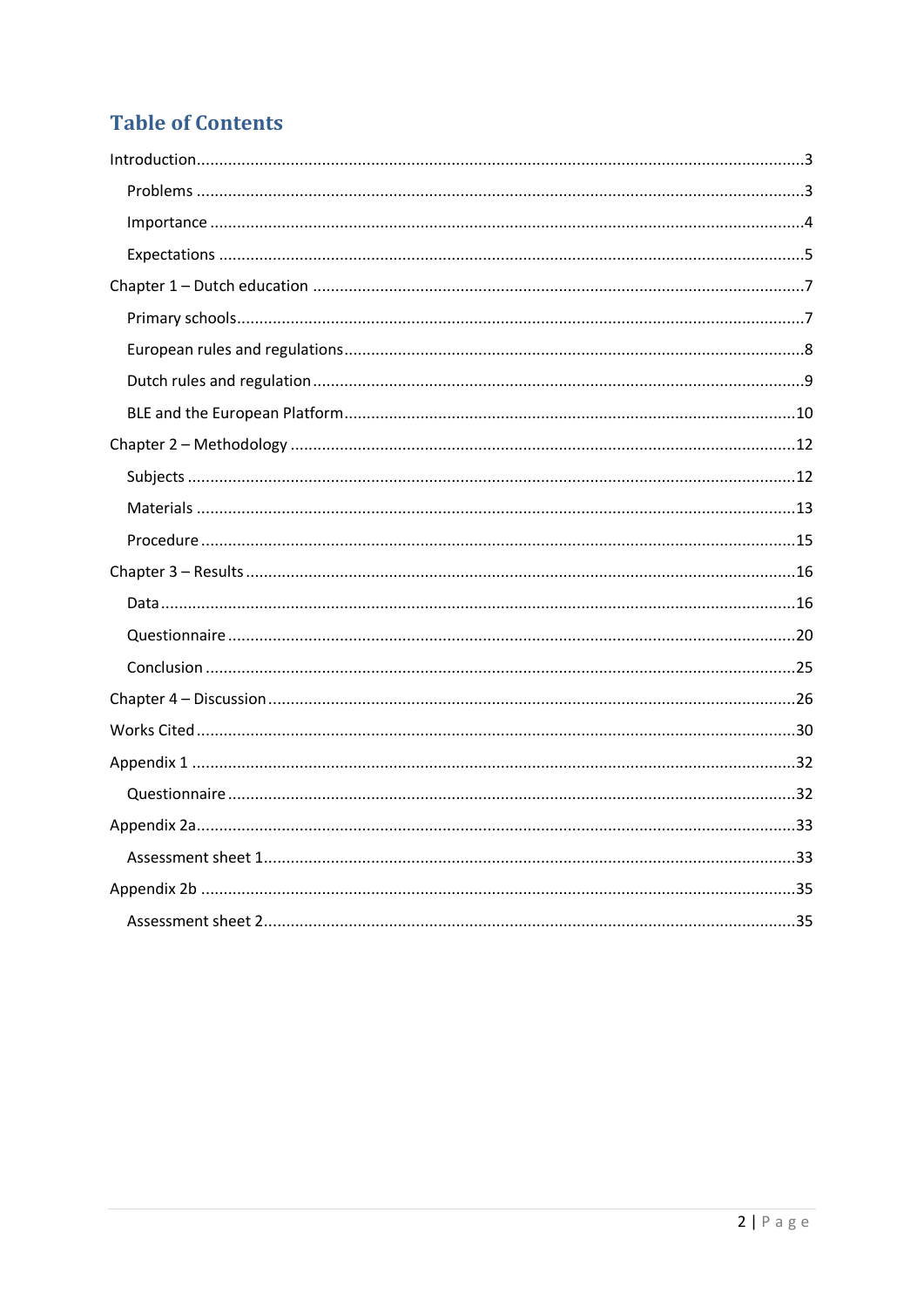## <span id="page-2-0"></span>**Introduction**

#### <span id="page-2-1"></span>**Problems**

The Netherlands is a country that prides itself in being able to speak many different languages. Apart from Dutch, English, French and German are all compulsory subjects in secondary schools. Many people claim that the Dutch will use any excuse to show off their talent in languages. Allegedly, people eager to learn Dutch and trying their best to use the language as much as possible, but who are still afflicted by a foreign accent, tend to get an enthusiastic English response. In addition, the Dutch are also fervent business people, who invented the multinational. In this area they are also keen to show off their linguistic skills (Bolt 59). English is mostly the lingua franca between them and people with a different mother tongue; as it is between many foreigners (Jenkins 32). Apparently, the Dutch government see this international language as a great means of attracting even more international success. By educating its citizens, the Netherlands intends to stay at the top of their international businesses. Schools play an important part in ascertaining this aspiration. English is the first foreign language taught at schools. Furthermore, there are currently secondary educational tracks available which are almost completely taught in English. These are so called Bilingual Schools and known as tweetalig onderwijs (tto) schools in the Netherlands. Pupils following this education will henceforth be referred to as BLE-pupils. BLE is an abbreviation of the term Bilingual Education. These tto schools provide about 50% of their teaching in English. This means many subjects such as History and Geography are taught in English, whereas subjects as Dutch and French are still taught in Dutch. There has been much research into the effects of this amount of English input into English- and Dutchlanguage learning. These studies have indicated that BLE pupils perform better than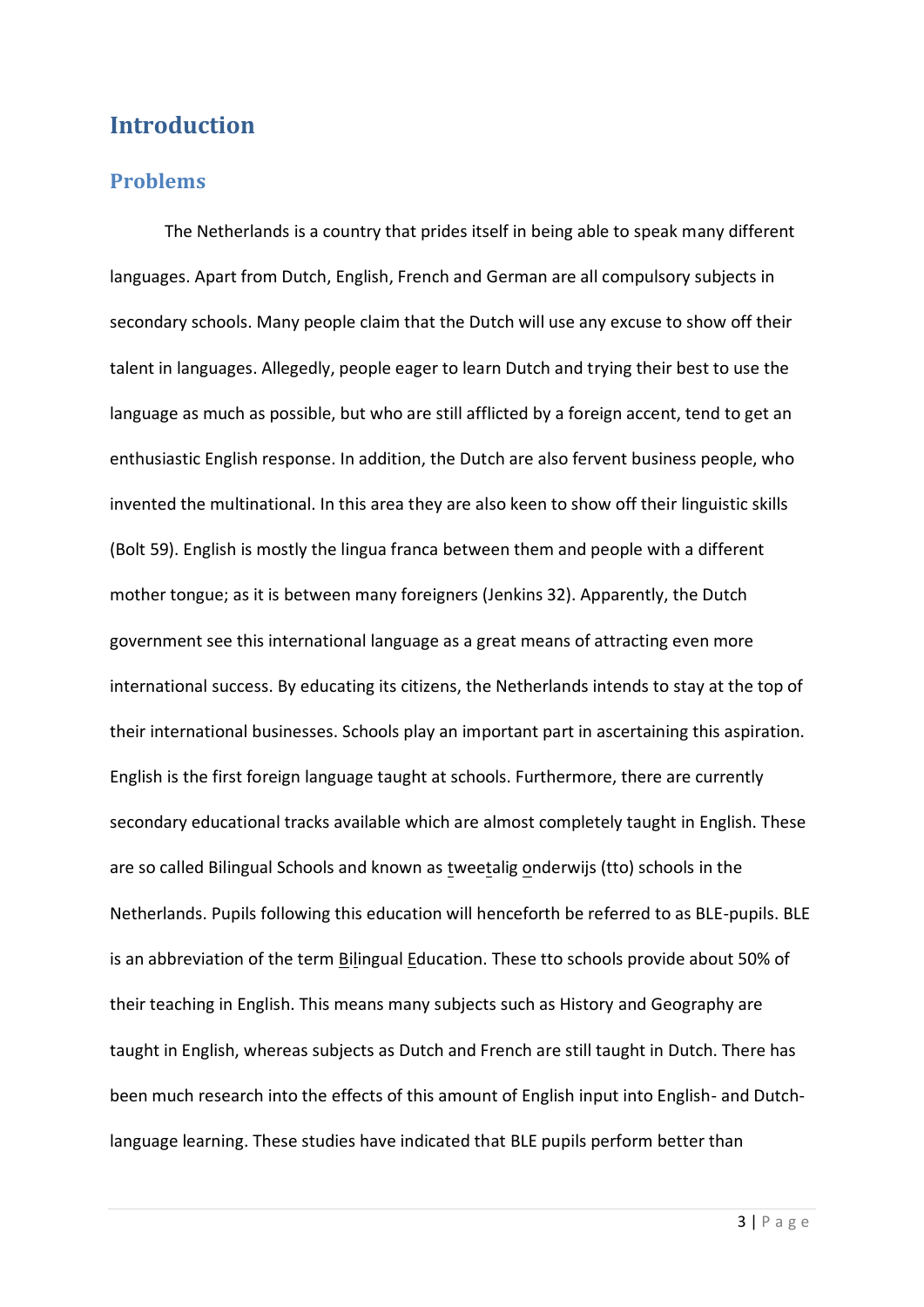monolingual pupils in grammatical aspects and vocabulary in written and spoken English without too much explicit grammar teaching (Verspoor et al. 69). However, the main emphasis of these researches lies in the grammatical aspect of language learning. Phonetics and phonology, which focuses on pronunciation, do not appear to be covered. There is no question that there is output from the pupils – they are encouraged to speak the language in class. However, there is more to speaking than grammar and vocabulary. In the speech act theory, Grice's conversational maxims indicate that, in the maxim of manner, clarity is always to be adhered to (Ross 40). If the production of speech is not clear – either grammatically, semantically or phonetically – the listener may not understand the speaker. Consequently, pronunciation is also important for the teaching of English, or any other language learning. However, this is generally not explicitly taught at schools. Subsequently, the question arises whether BLE pupils also achieve better pronunciation than their monolingual peers, like they do in grammar and vocabulary. Considering that BLE pupils have better vocabulary and more English input, expectations are that they will.

#### <span id="page-3-0"></span>**Importance**

Some researchers have claimed that there is no need for schools to focus on either a British or American (pronunciation) standard (Cook 1999, 2002; Firth and Wagner 1997). Some say this is because this standard does not take the learners' different cultural background into account (McKay 1992; Preisler 1999). Others claim this native speakerstandard is unattainable to second language learners and a standard that is attainable should be taught (Kirkpatrick 81; Tan et al. 80). Nevertheless, speaking English with a foreign accent will not always work in favour of the speaker. According to Dinnes, "most accents are charming, interesting and distinctive. Unfortunately, some accents are distracting, irritating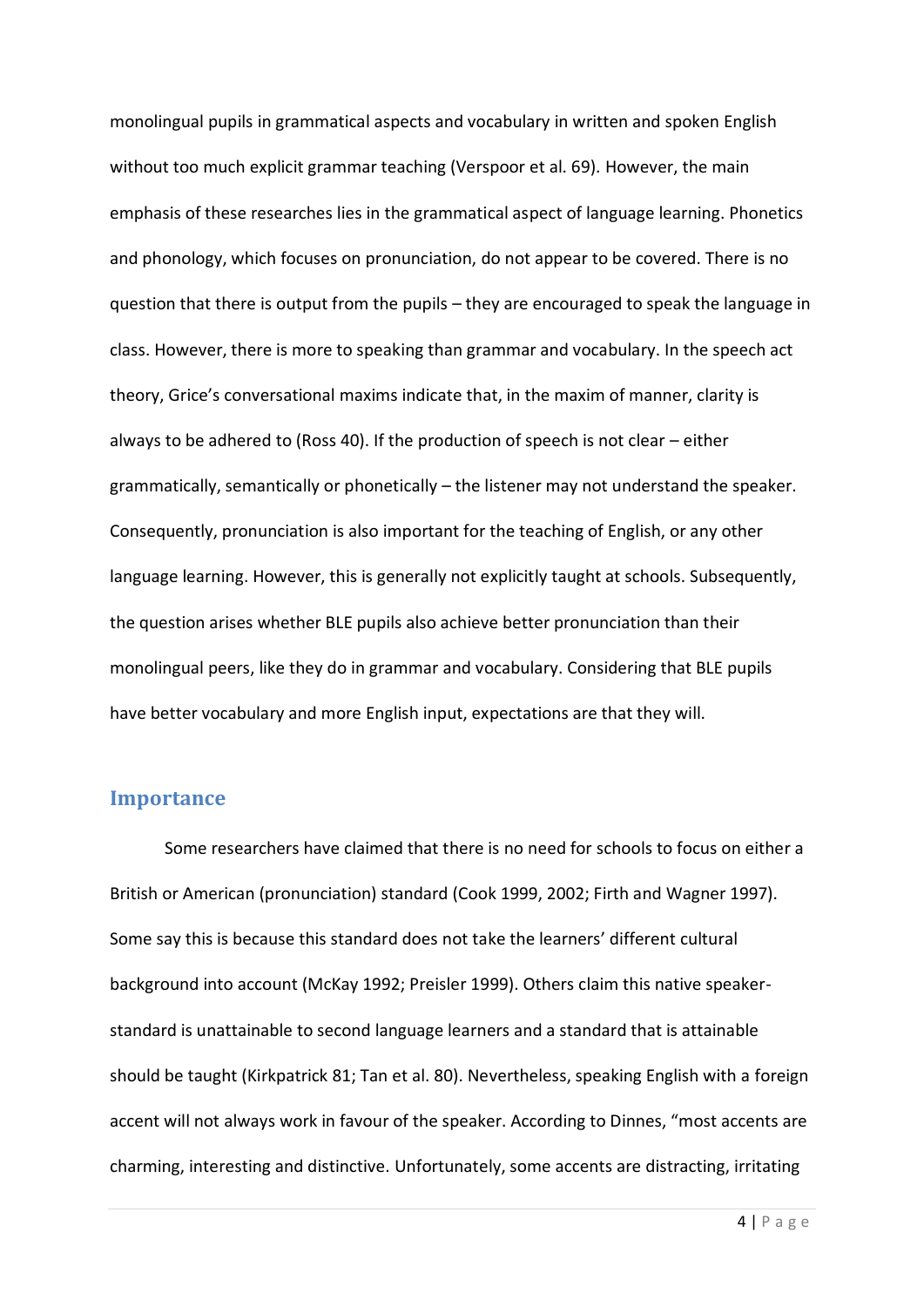and penalizing" (1). Problems occur when more attention is paid to the speaker's accent than to what is said. As stated above, the conversational rules state that the speaker is expected to be clear in his or her utterances. In the workplace, accents can hamper performance, interfere with career goals and advancement and may be a source of concern and embarrassment (Dinnes 1). English native speakers are used to encountering foreign accents of their mother tongue. However, if a second language speaker comes across as unclear, this might possibly harm (business) relationships. This is not the best start of an international career. Pronunciation lessons are, consequently, crucial to BLE. Investigating whether BLE-pupils have better pronunciation than their monolingual contemporaries, will give a more complete representation of the (dis)advantages of the Dutch BLE system.

#### <span id="page-4-0"></span>**Expectations**

Pronunciation is important for language learning in BLE. With more English input compared to their monolingual peers, the question is whether BLE-pupils achieve better pronunciation. The expectations are that they would at least show some improvement after 4 years of BLE compared to monolingual pupils have not received this sort of input after 4 years. However, even though BLE-pupils do obtain more input, the quality of the input is not always native-speaker like. This is because not all teachers of BLE are native speakers of English and most do not have a first degree in the language either. Even though schools aim to have as many English native speakers teaching the varied subjects in their schools, this is often an unattainable goal. Expectations will be that most teachers do not speak good enough English to have a positive effect on their pupils' pronunciation. If BLE-pupils acquire better pronunciation, this could mean that even though some quality is poor, the amount of English input would have a positive effect. A survey could investigate if any alternative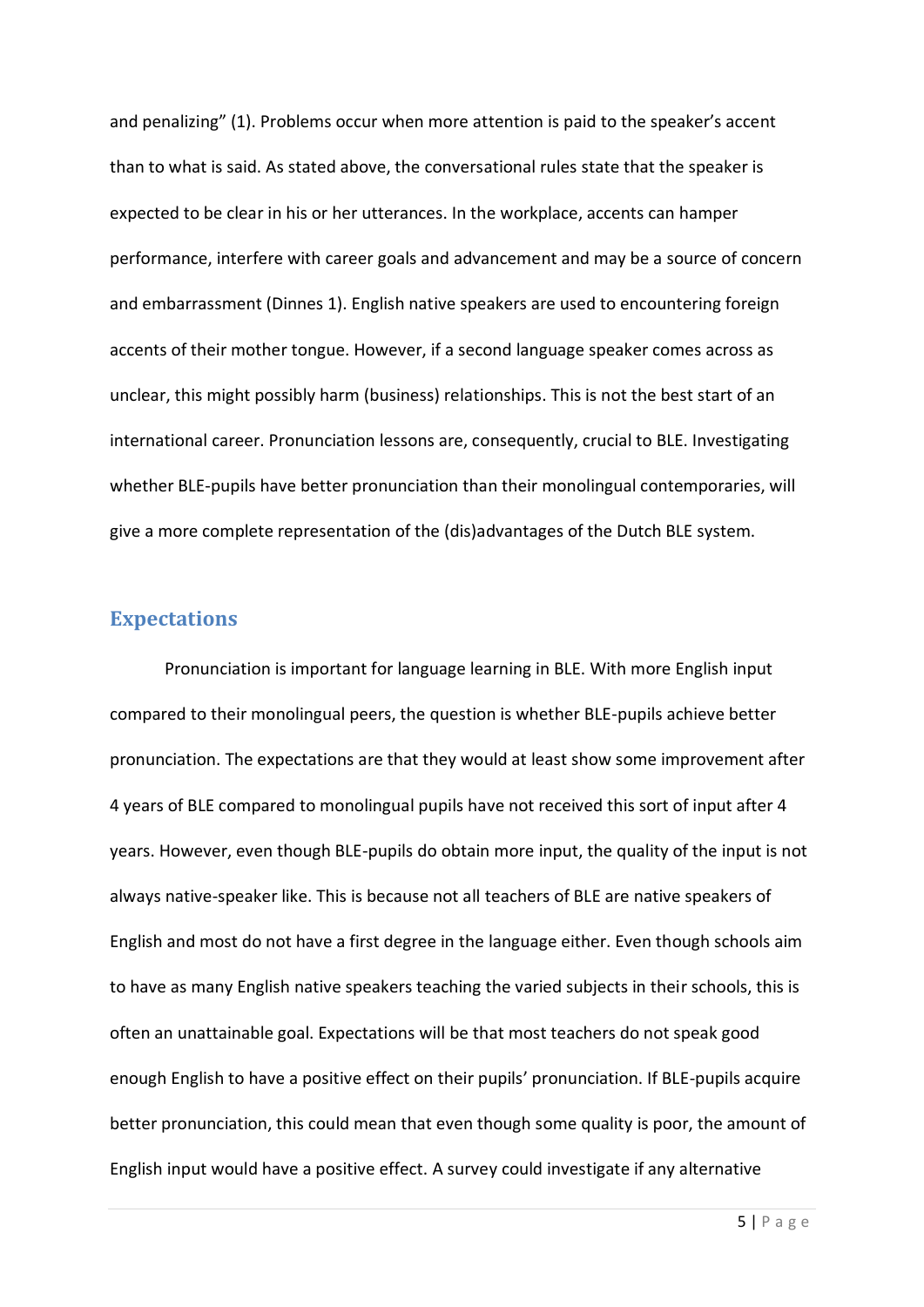factors could influence the pronunciation. If BLE-pupils have parents with a native language other than Dutch, they could be more linguistically aware. This could influence their pronunciation too. BLE-pupils may also differ in their affinity with the English language and culture. If they like it, they may have more motivation for learning the language at school. If the pupils score better, this could mean that their motivation is an important factor for achieving better pronunciation. The discussion of the results will try to investigate these matters.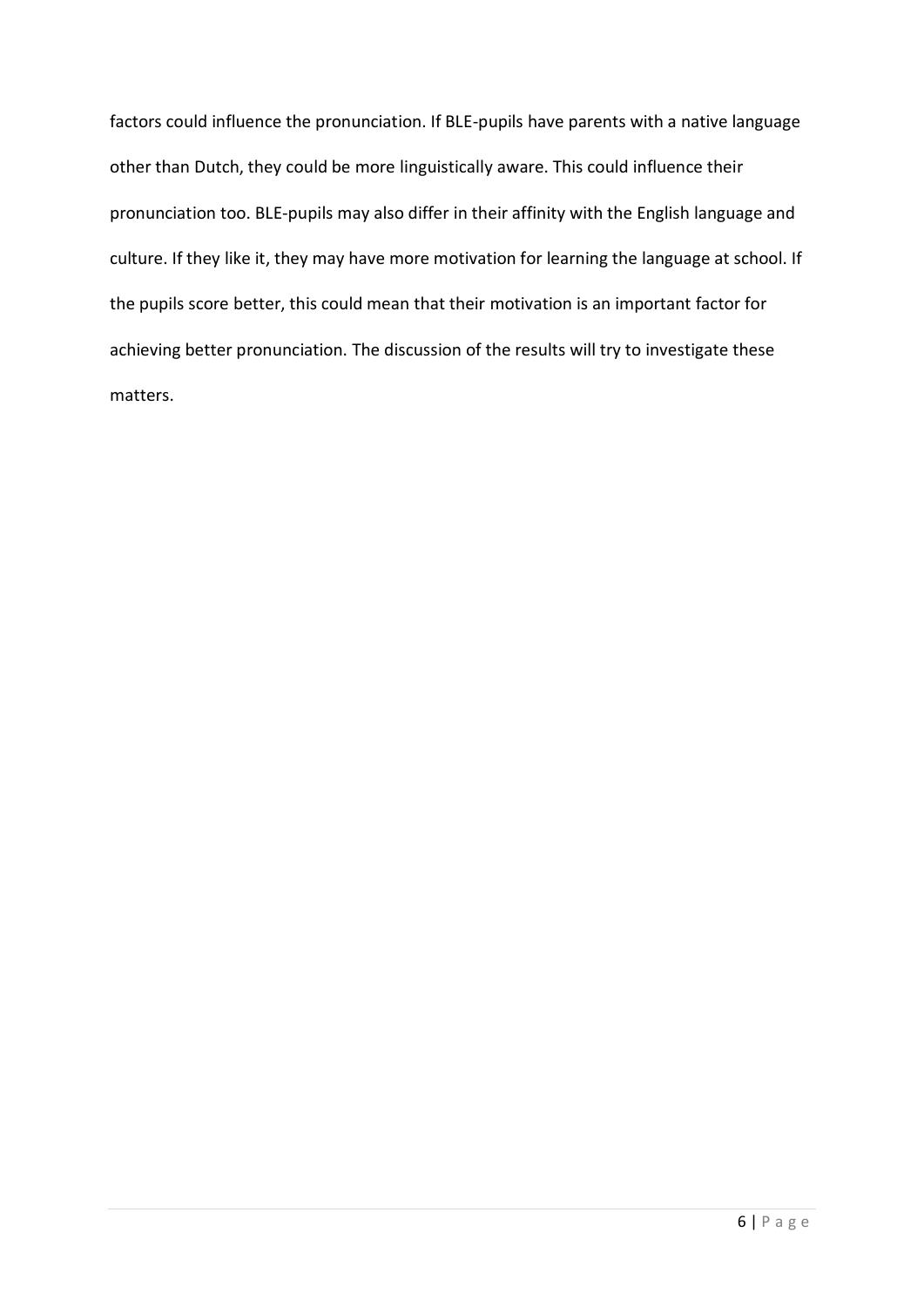## <span id="page-6-0"></span>**Chapter 1 – Dutch education**

#### <span id="page-6-1"></span>**Primary schools**

Compulsory education in the Netherlands starts at the age of 5. Children will spend 8 years at primary school. In 1986 the government legislated that it is compulsory to offer one hour of English lessons per week in the last two years of primary education. Schools have the freedom of choice in whether they want to offer their pupils more lessons. Since 2005, schools offering more hours of English have risen enormously. However, there are still many differences between schools; some start English lessons as early as in the 3rd year of primary school at around the age of 7. There are specific schools in the Netherlands who are associated with the EarlyBird-programme. This programme aims to teach children English while playing games and singing songs instead of providing them with lessons. Furthermore, this happens from around their 2nd year at primary school at the age of 6 up until they leave for secondary school (Birdie). Consequently, these days not every pupil starts secondary school with the same amount of English input. The effect of this on future education and pupils' English is the topic of new research projects such as FLIPP - Foreign Languages in Primary schools Project. The researchers in this project are Liv Persson, Sieuwke Rietsma, Kees de Bot and Sharon Unsworth. Although not all pupils may have had the same amount of input at the start of secondary school, their linguistic knowledge is triggered by the English lessons in primary school. The lessons obtained in primary schools are the foundation of the lessons in secondary schools. However, some academics have claimed that the knowledge obtained by the end of primary school does not attune to the knowledge secondary schools require or think their pupils start off with at the beginning of their school track.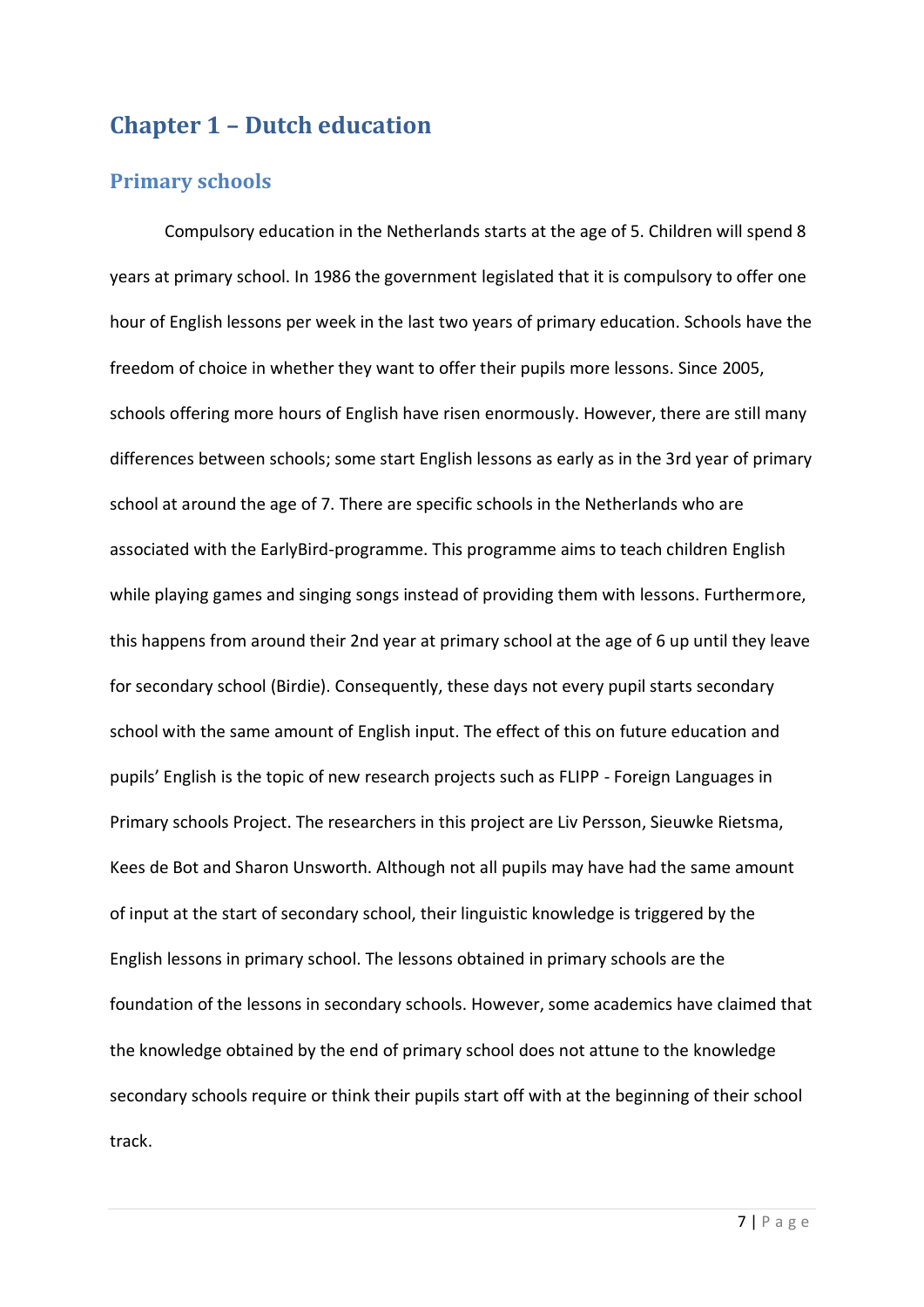#### <span id="page-7-0"></span>**European rules and regulations**

Secondary schools have much more limitations to their teaching. They have to adhere to the rules and regulations of the Dutch government as to what the pupils are expected to learn in specific subjects and how to obtain that knowledge. What these rules and regulation are, will be discussed in the next section. However, the government has to adhere to the rules and regulations of the European Union. Languages are an important topic in the European Union. A core value is that (language) diversity should be respected. The 2002 European Union decided that at least two foreign languages should be taught from a very early age. However, they do not specify as to what age this should be. The long-term objective is that every European citizen should have practiced skills in at least two languages other than their mother tongue. In 2005 the Framework Strategy for Multilingualism of the Commission of the European Communities stated how multilingualism was to complement communication between European citizens and institutes. In other words, they want to improve communication between Europeans by having them speak as many languages as possible. That way there is less chance that two individuals will not understand each other. The Framework Strategy also connected the European aims for language learning to the international business market. It stated that there is some evidence that European companies lose business because they are unable to speak their costumers' language(s) (9). The EU believes that in order to accomplish a more effective (European) market, language learning is of great importance. However, it is up to the Member States to establish national plans and give structure, coherence and direction to the ways in which the EU wants to promote multilingualism (15). In addition, the Member States are encouraged to implement the Content and Language Integrated Learning (CLIL) (9). CLIL is language learning through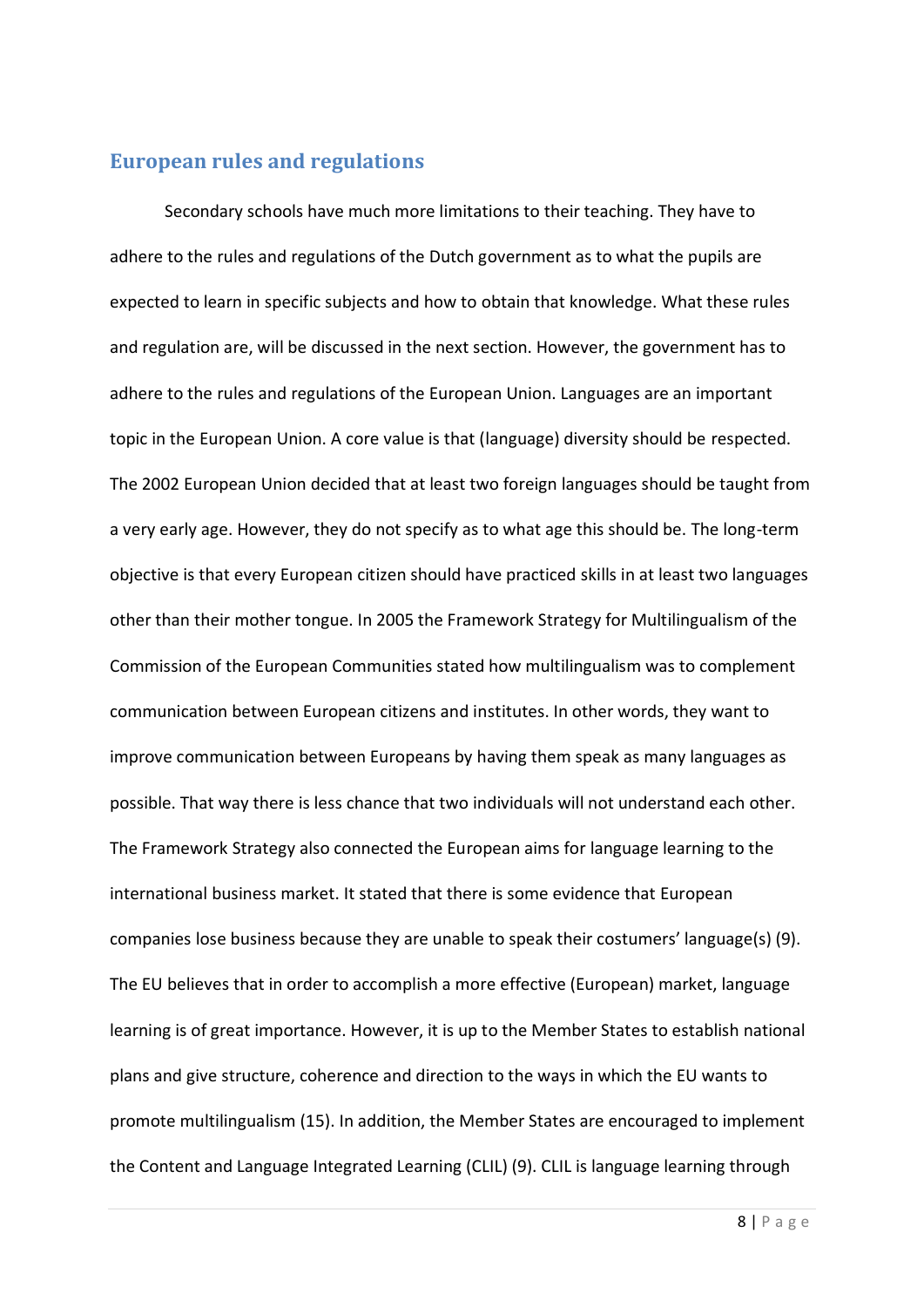the teaching of both the subject and the language. This encompasses all sorts of different approaches to language learning: immersion, BLE, language as a medium of instruction, etc. In the Netherlands the CLIL approach is done via the BLE school system. The EU has no specific rules or regulations as to what should be taught in the English lessons and how. The only objective is that citizens should learn at least two foreign languages.

#### <span id="page-8-0"></span>**Dutch rules and regulation**

The Dutch government has the responsibility to work out how language learning should be taught in the Netherlands. How this is regulated in primary schools was mentioned above. Secondary education policies state that at the end of their education pupils should have acquired certain objectives. These objectives are set for monolingual secondary schools. For English this means that the focus lies on the communicative skills and the international interest. Moreover, the pupils should:

- become familiar with the sounds of the language,
- acquire strategies for increasing their vocabulary,
- be able to use strategies for obtaining information from written and spoken sources,
- be able to use and find digital sources and be able to evaluate their value,
- be able to give others an idea about their life orally,
- be able to have general conversations about enquiries, and shopping,
- be able to keep informal contact via letters and e-mail,
- learn the important role of English in the international community (SLO)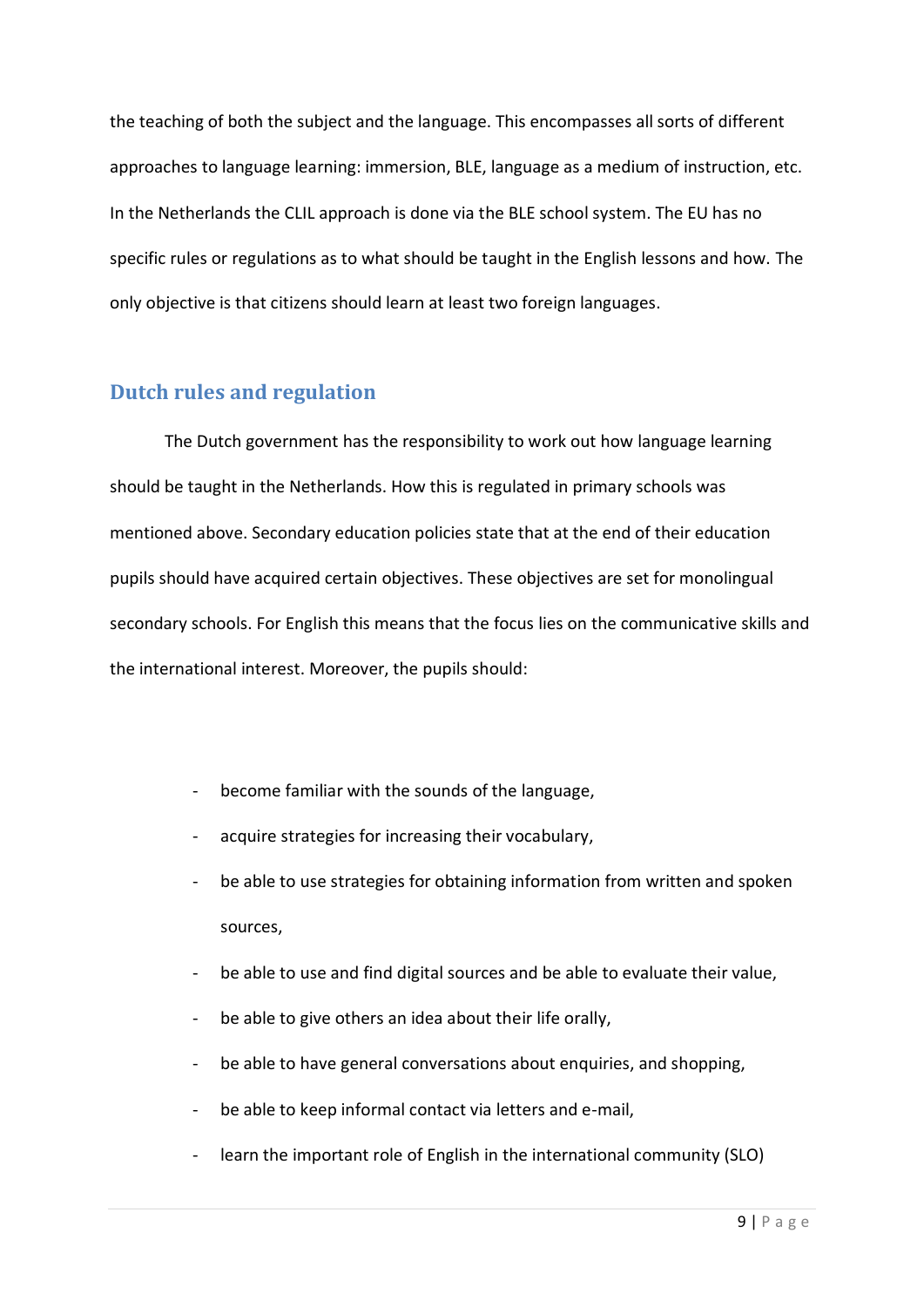There are no specific objectives for other foreign languages, e.g. French and German (SLO). However, there are no specific guidelines for BLE enforced by the Dutch government itself. This is done by the European Platform.

#### <span id="page-9-0"></span>**BLE and the European Platform**

BLE is an educational approach in which pupils learn a subject through the medium of a foreign language. Most BLE schools in the Netherlands have chosen English to be that foreign language, although there are some that teach non-language subjects in German. In the 1990's, 23 schools came up with a concept for BLE schools. They were supported in this by the Dutch Ministry of Education. They each indicated what their idea of the ideal BLE school was; this led to a standard. This standard entails the idea that there should be some native speakers of English present in the school who are able to teach the pupils in a subject other than English. However, this is only a suggestion and not a requirement. Another objective is that both pupils and teachers should achieve or have a certain level of English, at least 50% of classes should be taught in English, and at least one European project should be organized each year. The proficiency level is indicated by the objectives of the Common European Framework (CEF). The levels range from low to high, each with two stages; the lowest level starts at A1, followed by A2, B1, B2 up to the two higher levels of C1 and C2. Each level includes objectives of speaking, listening, writing and understanding and each objective is assessed and graded separately. Ideally, a BLE school has teachers with a B2 level and pupils who will have obtained this level by the end of their BLE track. However, the BLE standard requires its pupils to achieve an average of B2 for these all of these objectives. This means that the grade speaking – which includes some questions about pronunciation –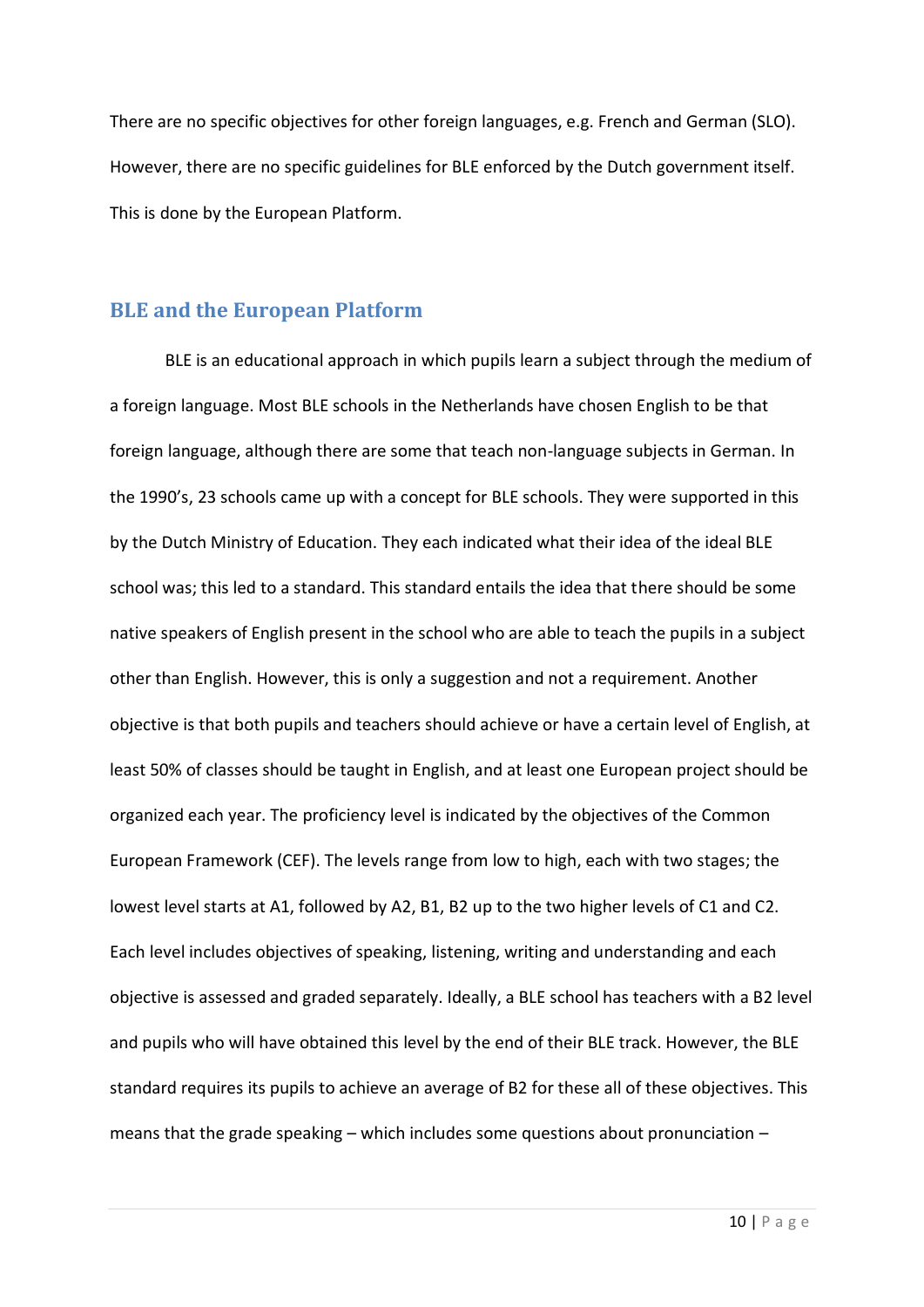could be low, but the overall average high, if the student scores high on the other topics. The European Platform has no guidelines for teaching pronunciation.

The European Platform came into existence in order to mediate between the BLE schools and other schools that wished to join the BLE system. Unlike the name implies this is a Dutch organisation, not a European one. The European Platform checks whether BLE schools and schools wishing to join the BLE system of teaching adhere to the standard. In addition, they also support the BLE schools in looking after the educational goals set by the government. They gather data about pupils' progress and report these to the Dutch government. The European Platform is there to give advice to BLE schools and support them, but cannot alter the standard. Schools will obtain a BLE standard label if they meet the standardized targets. There are two different types of labels schools can obtain. One is the junior BLE school label, which teaches 50% of the school subjects in English up until 4th grade. The second is the BLE school label which provides students with a bilingual education until they leave secondary school. The latter will, in addition to teaching 50% in English up until 4th grade, teach 1150 hours of school time in English during the last 3 years of secondary school. This has to do with the fact that it is compulsory to sit the Dutch national exams for Dutch pupils. BLE schools will decrease their teaching in English and focus more on helping their pupils attain their Dutch diploma, as this is completely in Dutch. However, BLE pupils will receive both a Dutch diploma as well as an IB (International Baccalaureate) diploma. The latter is their evidence that they successfully completed their secondary BLE.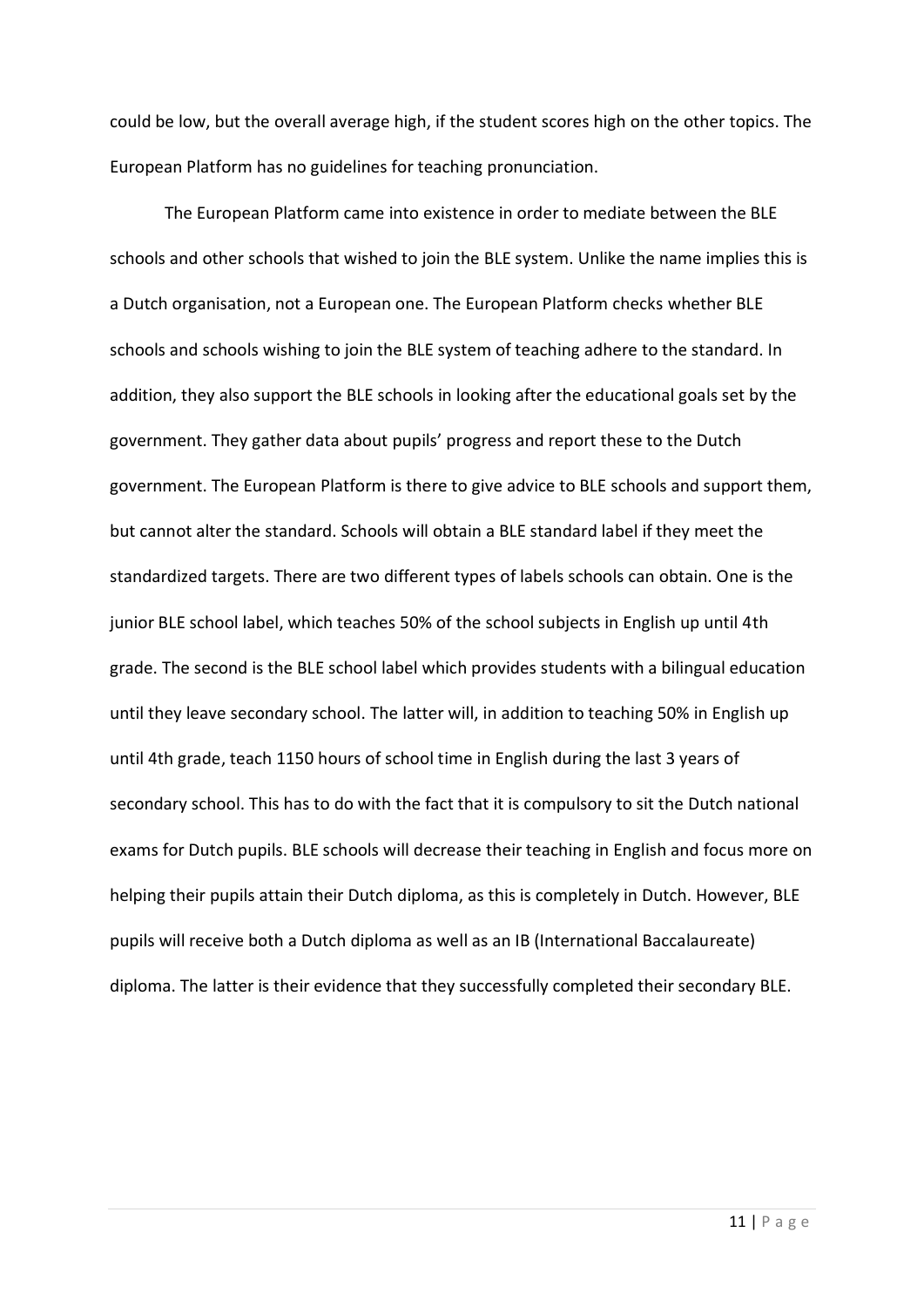## <span id="page-11-0"></span>**Chapter 2 – Methodology**

#### <span id="page-11-1"></span>**Subjects**

In order to separate the effects of age and (English) language input four different groups were chosen for this research. The influence of input alone was reviewed by comparing 4th year BLE pupils with 4th year pupils following the monolingual school tracks. These latter pupils will henceforth be referred to as monolinguals. To review the effect of age, 1st year monolinguals and 4th year monolinguals were compared and so were 1st year BLE and 4th year BLE pupils. In addition, by comparing 1st year monolinguals and 1st year BLE's, differences in BLE teaching could be checked. Testing took place at the school Slingerbos in Harderwijk. All groups consisted of 10 pupils. In order to check differences between the classes, the pupils had to fill in a questionnaire. To view the full questionnaire, see Appendix 1. All pupils were from a monolingual background, were female and had not resat or skipped a school year. The average age of the 1st year monolingual class was 12;3, that of the 1st year BLE 12;1, the 4th year monolinguals had an average age of 15;2 and the 4th year BLE class had an average age of 15;1. For a full overview see Table 1. According to this data, age should not contribute to differences when comparing the results for the two 1st year classes and the two 4th year classes.

|                             | Average age |
|-----------------------------|-------------|
| $1st$ monolingual           | 12;3        |
| $1st$ BLE                   | 12;1        |
| 4 <sup>th</sup> monolingual | 15;2        |
| <b>BIF</b>                  | 15;1        |

| Table 1: Average age per class in years; months |  |  |  |
|-------------------------------------------------|--|--|--|
|-------------------------------------------------|--|--|--|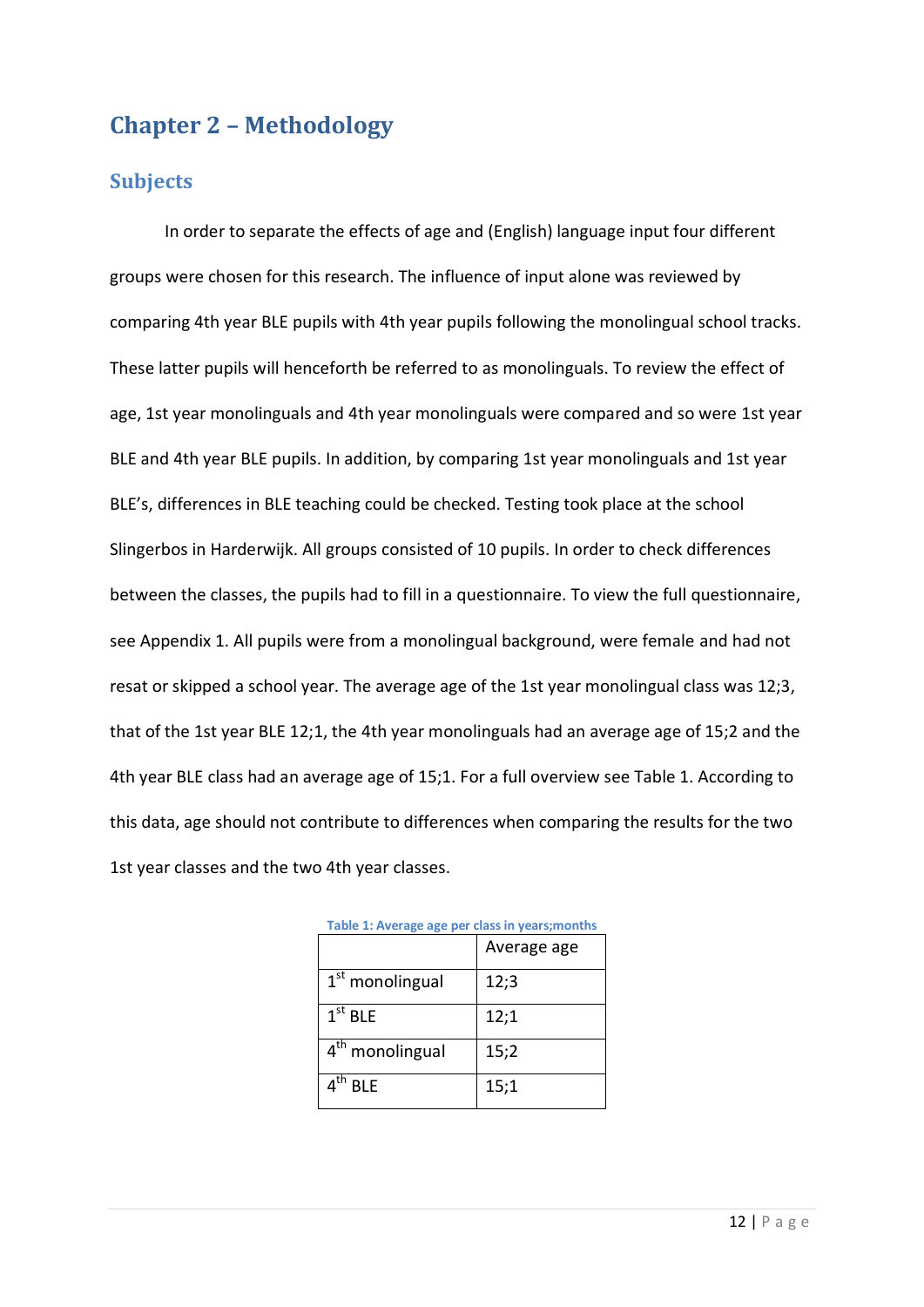#### <span id="page-12-0"></span>**Materials**

The test consisted of 7 sentences which were chosen on the criteria that they should capture the most important pronunciation errors made by Dutch speakers of English. According to Collins et al. one such error is the confusion of strong and weak consonants, especially in final position (102). The Dutch language has no word-final weak/strong contrast (Collins 50). In other words, they pronounce a written weak, or voiced, phoneme as a strong, or voiceless, phoneme at the end of a word. This phenomenon is called final devoicing which Dutch speakers tend to transfer into their English. However, the English language does distinguish between weak/strong consonants in this context (Collins 51). This then causes confusion between e.g. *lab*-*lap*, *had*-*hat* and *log*-*lock* (Collins 102). Other consonant phonemes causing problems are / $\theta$ /, / $\delta$ / and /r/. Dutch lacks the phonemes / $\theta$ / and / $\delta$ /, and Dutch speakers tend to replace them with /t/ or /s/, and /d/, respectively (Collins 102). This results in confusion between e.g. *thin*-*tin* or *thin*-*sin* and *they*-*day* (Collins 102). In addition,  $/r/$  in Dutch spelling tends to be pronounced. However, in RP (British) English, the  $/r/$  is only pronounced before a vowel (Collins 104). American English does pronounce  $/r/$  whenever it occurs in the spelling. For example, British people pronounce *car* as /ka:/, whereas Americans pronounce this as /ka:r/. Dutch speakers of English tend to sound more American, pronouncing the example above as  $/$ k $a$ :r $/$ . Originally the idea was to ask the raters if they thought the pupils spoke American or British English in order to see if the pupils had a good understanding of their own pronunciation. However, there was too little time in which the raters had to grade the pupils as well.

Vowels cause problems for Dutch speakers of English too. /Æ/, as in *trap*, often gets confused with /e/, as in *dress*, which results in Dutch speakers pronouncing *met* like *mat* (Collins 104). Furthermore,  $/\Lambda$ , as in *cut*, is often replaced by the Dutch vowel  $/\mu$ , as in *nut*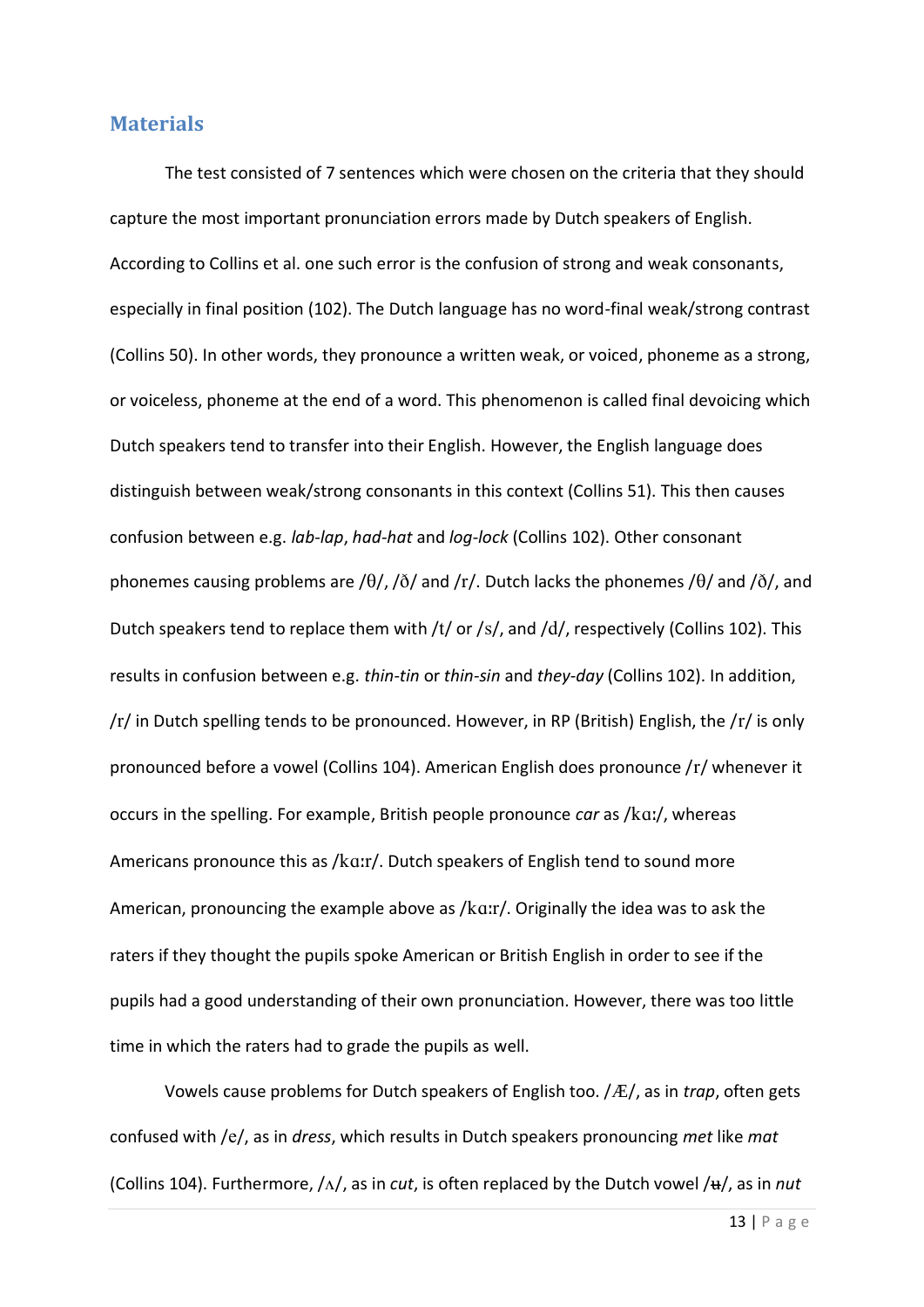(use). Because  $/\Delta$  can be spelled as 'o',  $/\Delta$  also gets confused with  $/\Delta$ , as in *lot*, so that e.g. *colour* sounds the same as *collar* (Collins 104). English spelling and pronunciation are not always coherent with each other. This can be misleading and brings about the mispronunciation of this phoneme by Dutch speakers of English (Collins 60-61). Another common pronunciation problem for Dutch speakers of English is that they tend to confuse /v/, as in *foot*, with /u:/, as in *goose*, (Collins 106) and mispronounce /v/ as Dutch /u/, as in *moe* (tired) (Collins 104). Confusing /v/ with /uː/ leads to a loss of contrast between e.g. look and *Luke* (Collins 104).

The test sentences were as follows:

- Her mother is rather concerned about their behaviour.
- Every month I save up some money for two new books.
- It is a bad idea to believe that bats live under beds.
- My son has done a wonderful job during his five years in Holland.
- It will cost the earth to fix that smashed windscreen of yours.
- Harry Potter's invisible robe will keep him safe.
- Put that jug back in the sideboard cupboard.

These sentences were largely inspired by the practice sentences in *Sounding Better* by

Collins, et al.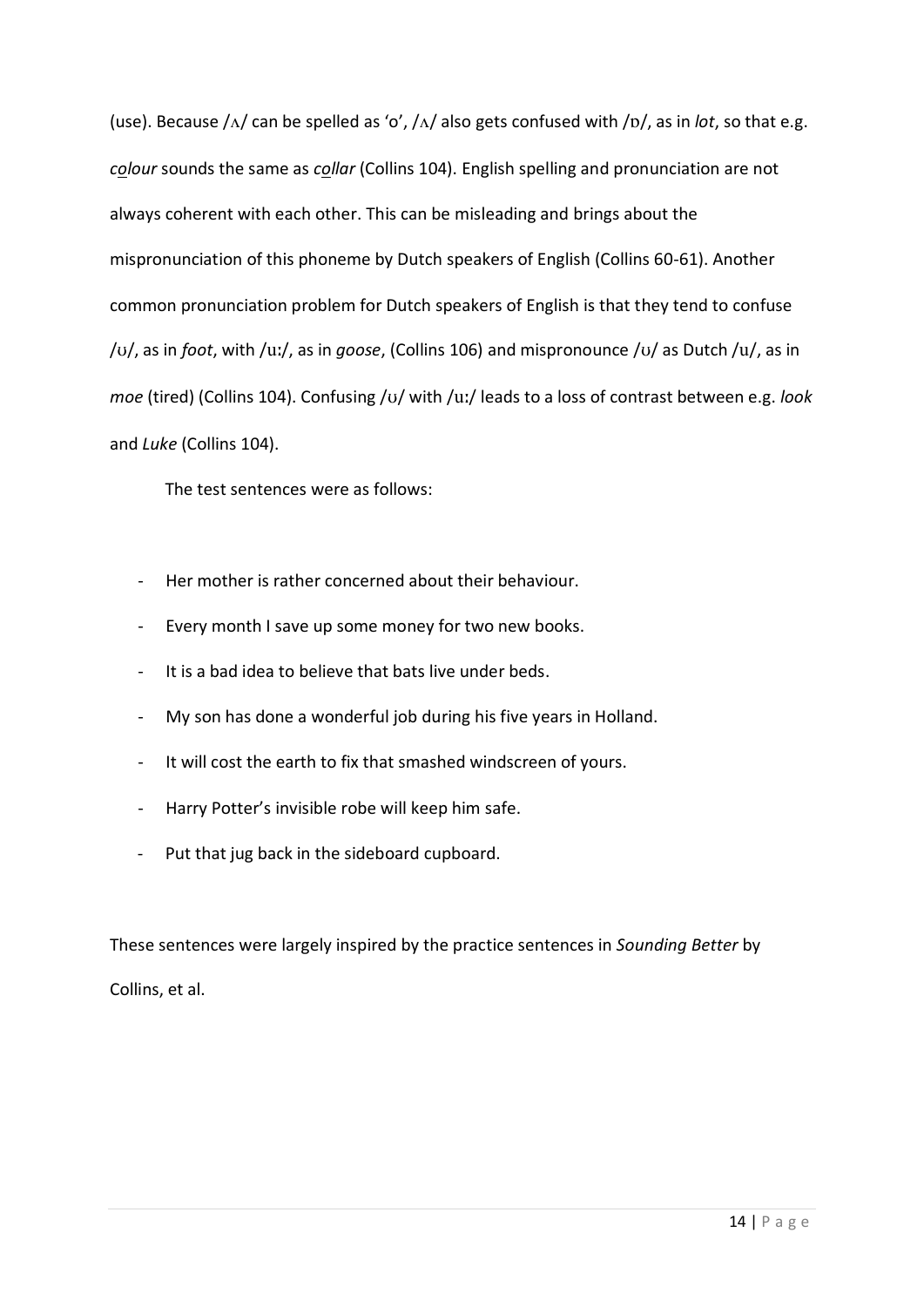#### <span id="page-14-0"></span>**Procedure**

The tests were completed one by one in a separate meeting room by recording the utterances using an audio recorder. These utterances were then presented to six lecturers of the English department at the University of Utrecht (namely Bert Schouten, Merel Keijzer, Elise de Bree, Rias van den Doel, Simon Cook and Syreetha Domen) and Beverly Collins, one of the authors of *Sounding Better*. They had to assess the pronunciations of the pupils. They were asked to ignore intonation, stammering and any personal preference for a specific type of voice. Each pupil was given a mark on a scale from 1 to 10 by each rater. In order to give an indication of the range of English spoken by the pupils and in order to assist the raters with their marking, I chose the best-sounding pupil and the worst-sounding one, based on my own personal criteria. These criteria were based on the pronunciation errors discussed previously. In addition, some attention was paid to whether the speech portrayed natural flow. These two pupils were presented to the raters first. Subsequently, the raters listened to the 40 recordings. Most listened to all recordings uninterruptedly. I sometimes stopped the sound file when the rater asked for a short 2 minute break or when a new item had already started but the rater had not finished grading the previous one. In order to check whether order had effect on the grades, there were two different orders. The 2nd order was exactly the reverse of the 1st. Each rater was either given the 1st or the 2nd order. For the full assessment sheet see Appendices 2a and 2b.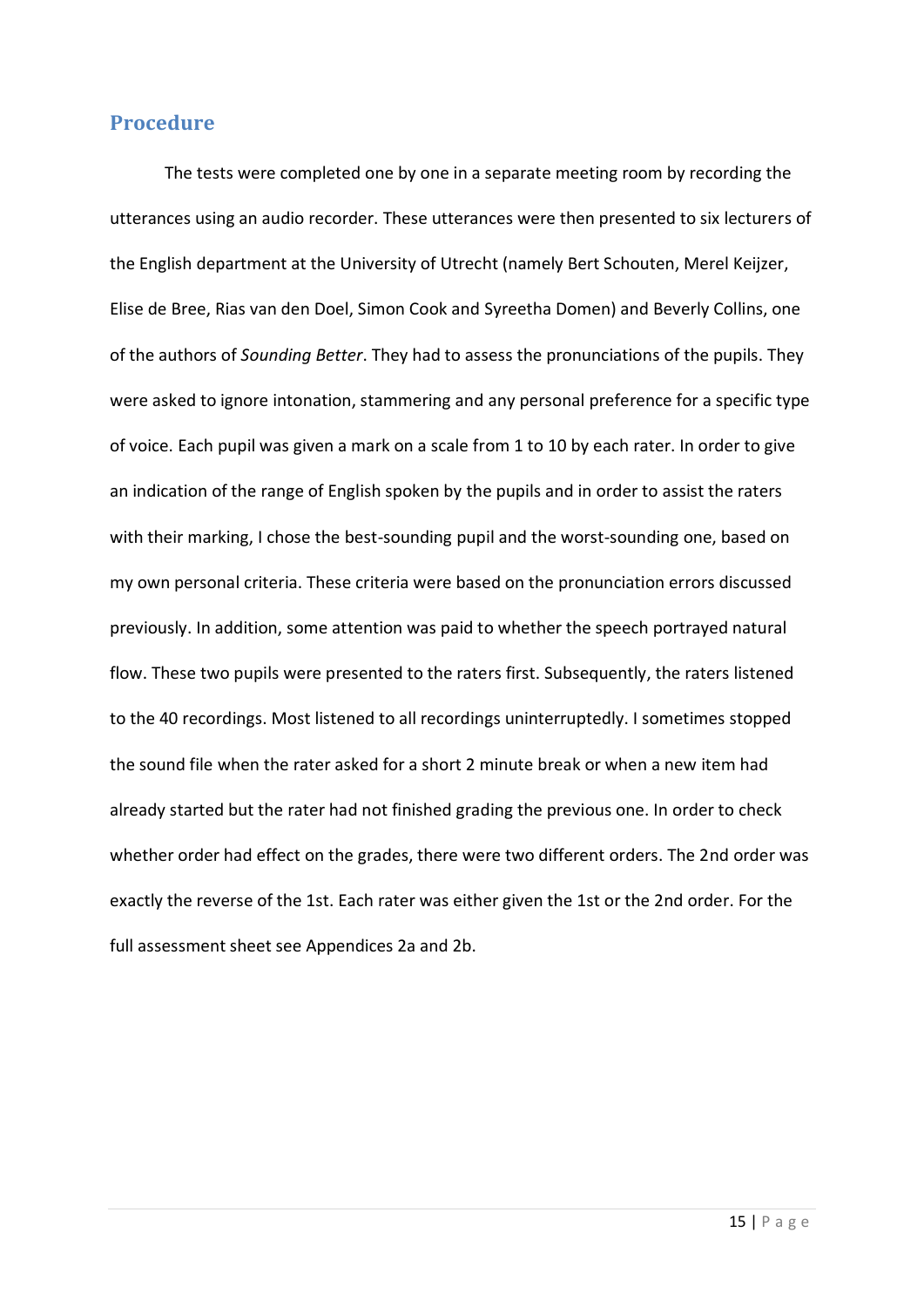## <span id="page-15-0"></span>**Chapter 3 – Results**

#### <span id="page-15-1"></span>**Data**

In Table 2 the individual averages per student are given. It also indicates the large variation of scores within a class; though the highest score is about the same in each class, the lowest scores vary a bit more to one another. Table 2 also shows the averages per class at the bottom. This is also shown in figure 1, which shows both class averages and standard deviations. The standard deviations were calculated on the basis of all grades raters gave to pupils of a class, not the class averages.

|                   | $\overline{1}^{\text{st}}$ monolingual | $4th$ monolingual | $1st$ BLE | $4th$ BLE |
|-------------------|----------------------------------------|-------------------|-----------|-----------|
|                   | 3,6                                    | 1,9               | 4,1       | 2,4       |
|                   | 3,7                                    | 2,4               | 4,4       | 3,6       |
|                   | 3,9                                    | 2,9               | 4,4       | 4,6       |
|                   | 4,3                                    | 4,0               | 4,9       | 4,9       |
|                   | 4,7                                    | 4,6               | 5,6       | 6,4       |
|                   | 5,0                                    | 6,1               | 5,9       | 6,4       |
|                   | 5,9                                    | 6,3               | 6,4       | 6,7       |
|                   | 6,4                                    | 7,9               | 6,6       | 6,9       |
|                   | 8,0                                    | 8,0               | 6,7       | 7,1       |
|                   | 8,1                                    | 8,9               | 7,4       | 8,9       |
| Average per class | 5,36                                   | 5,29              | 5,64      | 5,79      |

**Table 2; Grades per class from lowest to highest**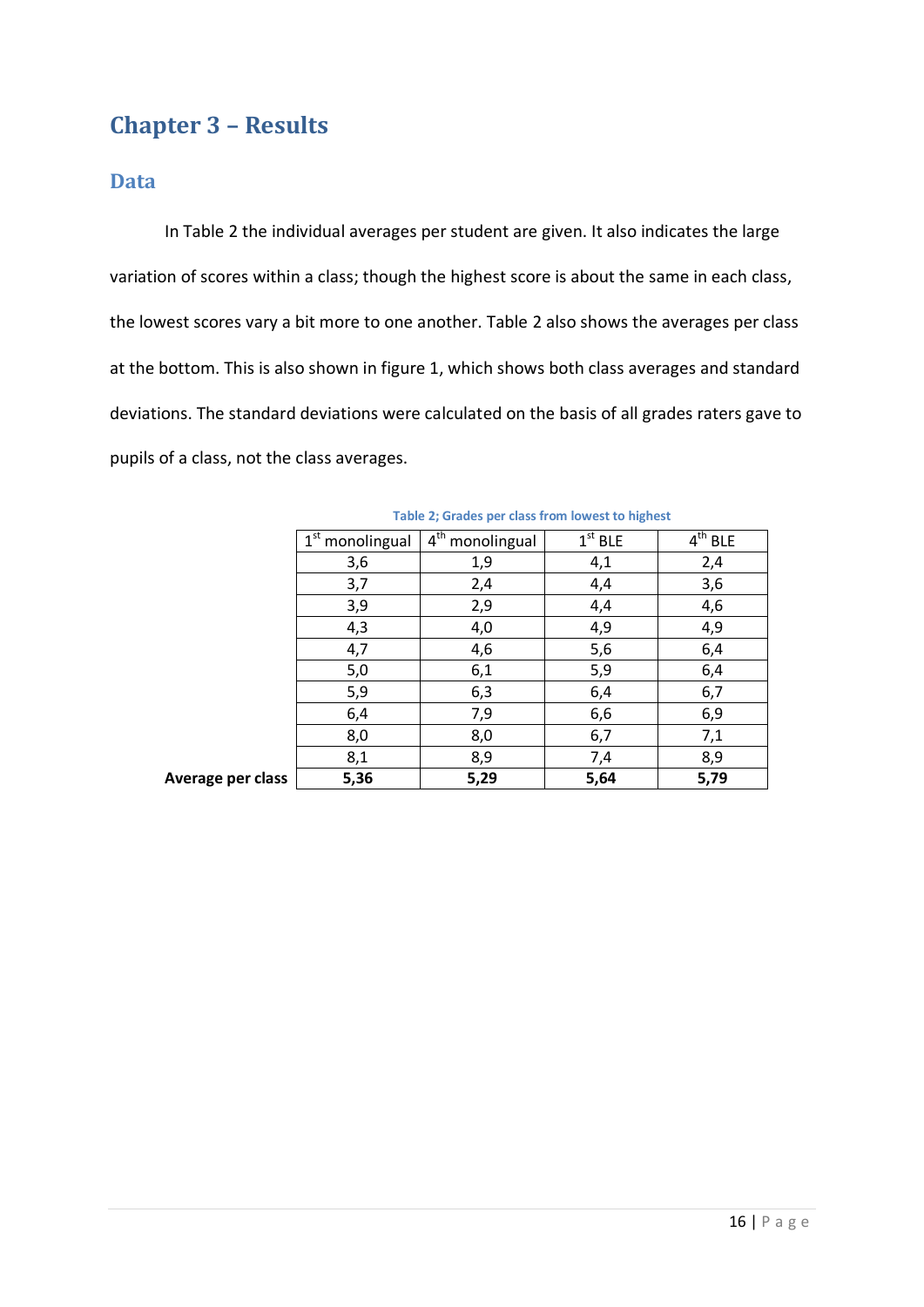

Table 3 shows the standard deviation per pupil per class. The standard deviation indicates how close the grades were to the individual average; the smaller the number, the closer to the average grade it is. The higher the standard deviation, the more the data is spread out. The numbers in Table 3 show how much the raters on average varied in the average grade of an individual. The highest standard deviation for an individual pupil was in the 1st year BLE class. This indicates that the raters' grades varied substantially for this individual. Consequently, her average score may not be entirely representative for her pronunciation skills. This then may influence the overall class score. However, this possibility was only noted afterwards and this individual was kept in the data. In addition, most pupils had a high standard deviation and variation in grading will always be present in any such study. The 1st year BLE class also has the largest difference between the lowest and highest standard deviation for the 10 pupils. This may indicate that the average grade of this group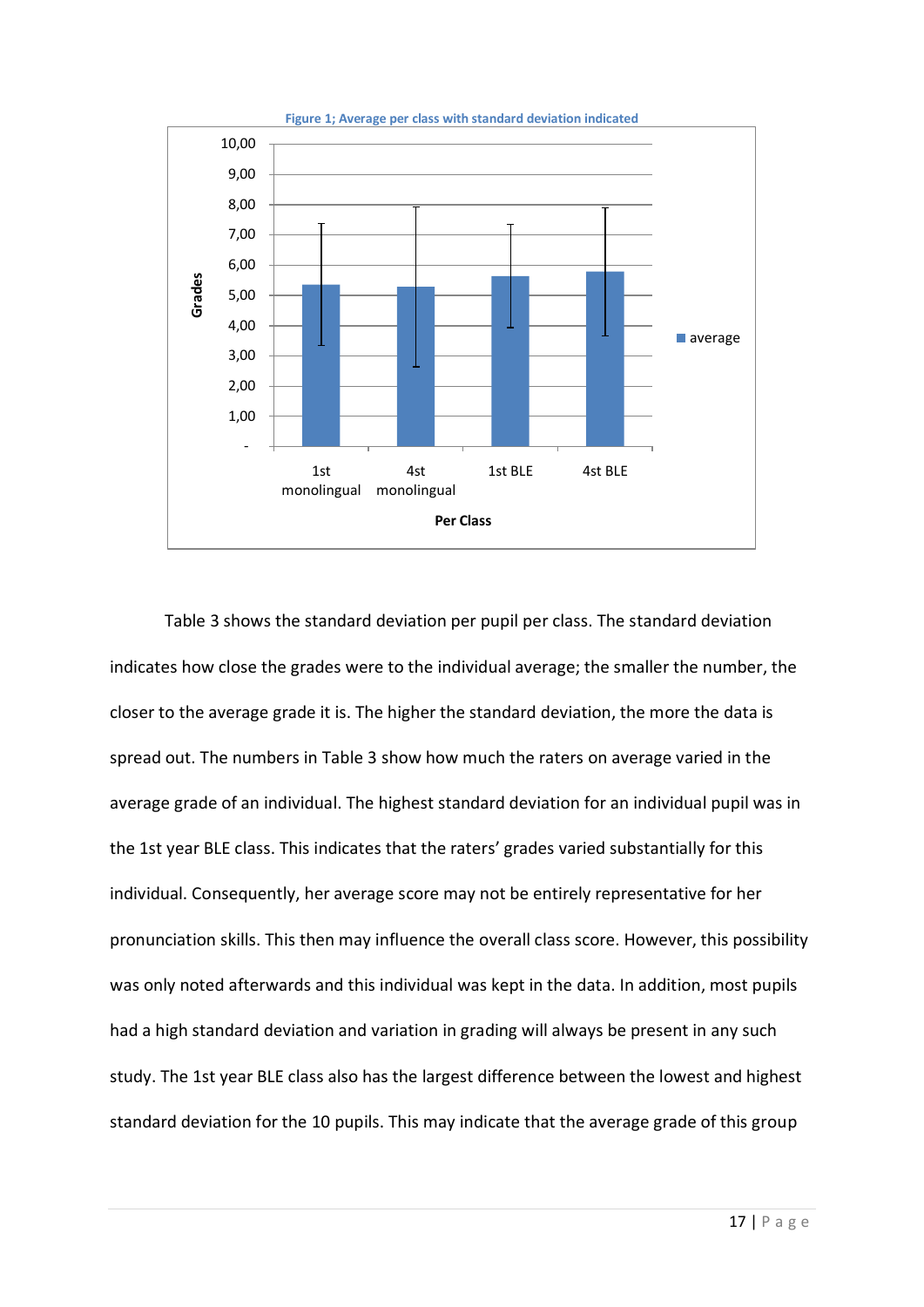does not reflect the real proficiency in pronunciation, although this may be true for the other groups too.

| rable 5; Standard deviation per class from lowest to highest |                                        |           |           |  |
|--------------------------------------------------------------|----------------------------------------|-----------|-----------|--|
| 1 <sup>st</sup> monolingual                                  | $\overline{4}^{\text{th}}$ monolingual | $1st$ BLE | $4th$ BLE |  |
| 0,82                                                         | 0,58                                   | 0,90      | 0,69      |  |
| 1,15                                                         | 0,69                                   | 1,13      | 0,79      |  |
| 1,21                                                         | 1,07                                   | 1,13      | 0,79      |  |
| 1,25                                                         | 1,21                                   | 1,25      | 0,95      |  |
| 1,27                                                         | 1,25                                   | 1,27      | 1,13      |  |
| 1,27                                                         | 1,27                                   | 1,27      | 1,21      |  |
| 1,35                                                         | 1,35                                   | 1,40      | 1,27      |  |
| 1,38                                                         | 1,35                                   | 1,57      | 1,35      |  |
| 1,50                                                         | 1,40                                   | 1,72      | 1,51      |  |
| 1,57                                                         | 1,73                                   | 2,12      | 1,57      |  |

**Table 3; Standard deviation per class from lowest to highest**

The average overall score for each rater is shown in Table 4. The higher this score the higher overall scores he or she gave to individual pupils and the lower the average rater's score the lower the overall scores assigned to individuals. However, if half the raters give low grades, but the rest grant overall high grades, the average would not be significantly high or low for an individual. This may mask the true differences between classes. In order to discard these differences, the grades can be normalised by deducting the rater's own average from the grades he or she gave to a pupil. This would not have had any effect on the magnitude of the differences per student; all results would just have shifted in a linear way. Individual (normalised) results would still have been the average of the scored assigned by 7 raters. Even if the scores would have been normalised, the differences between classes would have differed.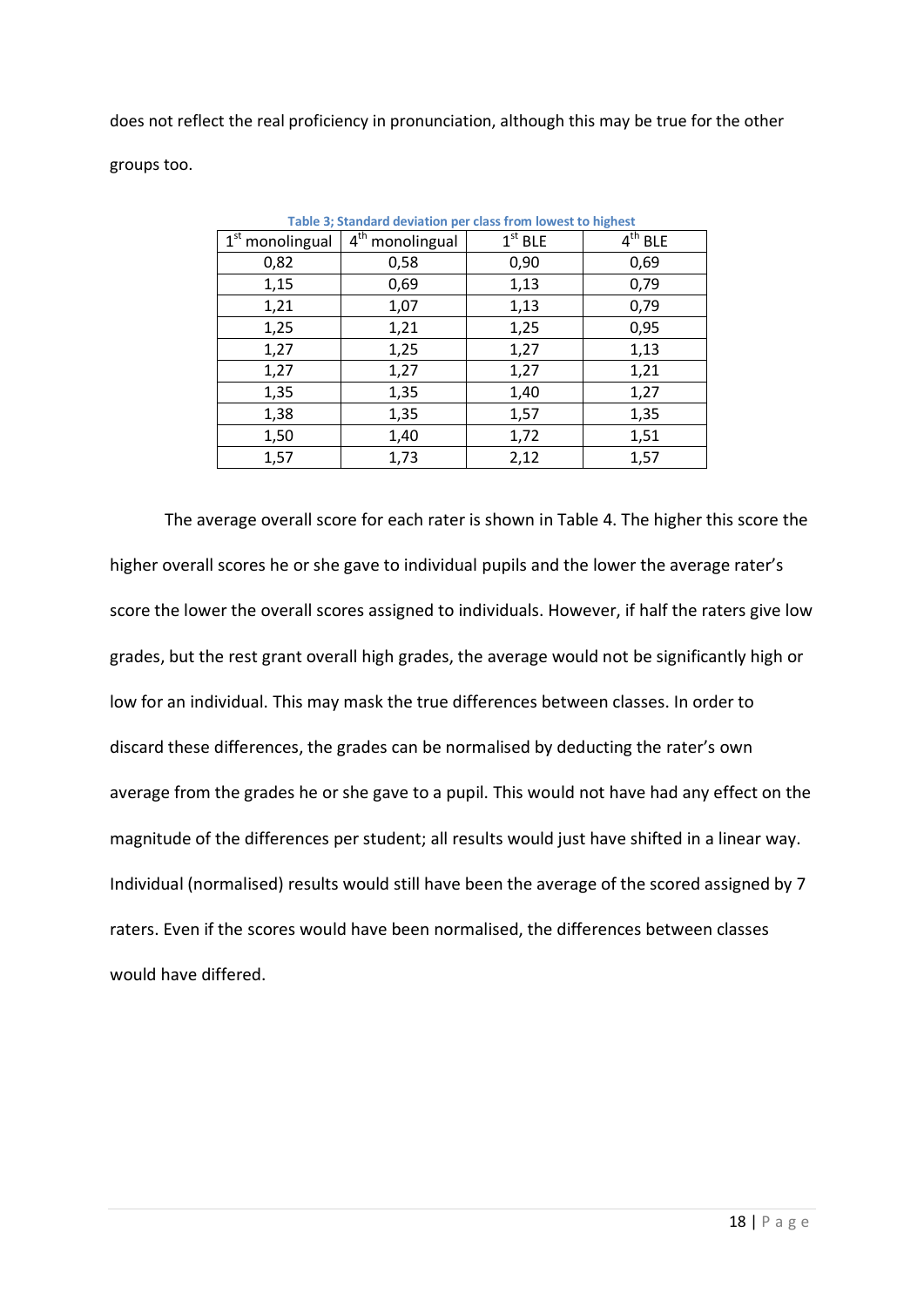|                        | Average | S.D. |
|------------------------|---------|------|
| <b>Bert Schouten</b>   | 6,33    | 2,31 |
| Merel Keijzer          | 5,73    | 2,61 |
| Elise de Bree          | 4,78    | 2,19 |
| Rias van den Doel      | 4,88    | 1,87 |
| Simon Cook             | 5,23    | 1,53 |
| <b>Beverly Collins</b> | 6,35    | 1,99 |
| Syreetha Doomen        | 5,35    | 1,96 |

**Table 4; Average score per assessor**

As the goal of this research was to establish whether BLE input has an effect on pronunciation and to what extent maturation plays a part, comparisons were made between the two 4th year classes in order to determine the effect of input, between the 1st year classes and their 4th year counterparts in order to ascertain the effect of age and between the two 1st year classes in order to determine differences in BLE teaching. From Table 2 and figure 1 we can see that there was, contrary to expectations, not much difference between the selected groups which were compared. A negative score means that it was in the direction opposite to the expected one. The difference between the two 4th year classes was -0.5, that between the 4th and 1st year monolinguals was -0.07, the difference between the 4th and 1st year BLE classes was 0.15, and that between the two 1st years was -0.28, as shown in Table 5. The biggest difference was between the two 4th year classes, but in the wrong direction. It is also worth mentioning that 1st year monolinguals perform better than 4th year monolinguals, although the difference between them was only small. However, this may be due to individual learner characteristics. Another remarkable fact is that the 4th year monolingual class included both the highest and the lowest individual score.

| Table 5; Difference per compared groups    |            |  |
|--------------------------------------------|------------|--|
|                                            | difference |  |
| 4 <sup>th</sup> mono - 4 <sup>th</sup> BLE | -0.50      |  |
| $4^{\rm th}$ mono - $1^{\rm th}$ mono      | $-0.07$    |  |
| $4^{\text{th}}$ BLE - $1^{\text{th}}$ BLE  | 0.15       |  |
| $1st$ mono - $1st$ BLE                     | -0.28      |  |

**Table 5; Difference per compared groups**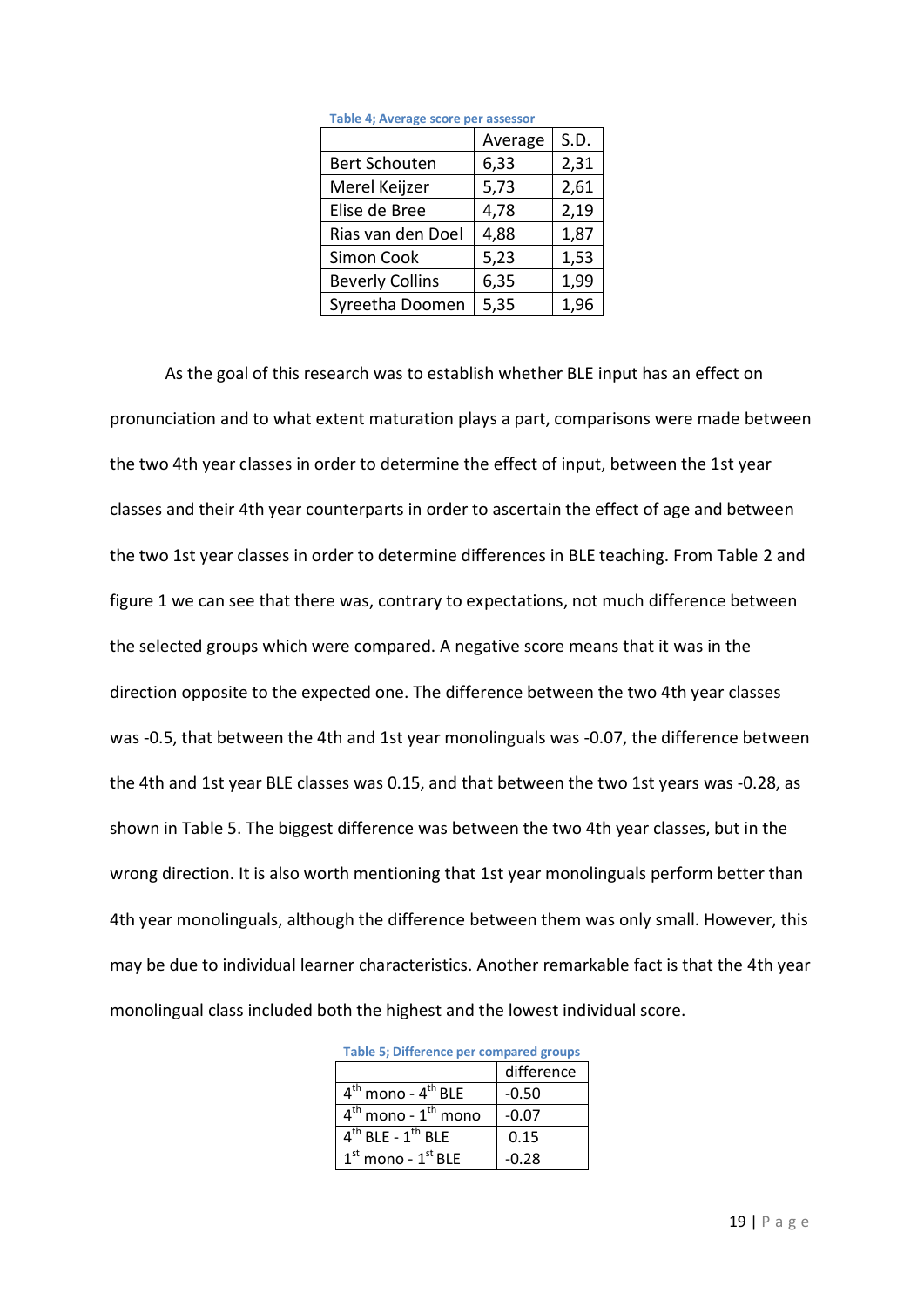In order to establish whether these differences were significant, Student's t-tests were performed on them. This is a statistical test which checks to what extend the two averages vary. The results showed that there was no significant difference between any of the groups. The comparison that came nearest to a significant result was between 4th year monolinguals and 4th year BLE pupils, with a p-value of 0.14. Since these were the classes that had the lowest and the highest overall average, respectively, this is not such a surprise.

#### <span id="page-19-0"></span>**Questionnaire**

When checking whether the pupils were really from a monolingual background, they were asked where they were born. The results were more interesting than expected. The average distance from the school at the time of birth was 4.28km for 1st year monolinguals, 31.2km for 1st year BLE pupils, 15.9km for 4th year monolinguals and 63.9km for 4th year BLE's. In the 4th year BLE class one pupil was born in Paramaribo and this was not taken into account when calculating the average distance. The average current distance to the school in Harderwijk was 1.5km for 1st year monolinguals, 1.7km for 1st year BLE pupils, 8.9km for 4th year monolinguals and 7.5km for 4th year BLE's. The overall average was 4.89km for the current distance to the school. For a full overview see Table 6. BLE pupils seem to have been born further away than monolingual pupils. This may be caused by the fact that most BLE pupils indicated that at least one of their parents had a different nationality, were from another country or worked in an international company and consequently travelled and lived all over the world. These parents now seemed settled in or near Harderwijk. As Slingerbos is almost the only BLE school in the neighbourhood (the other being in Ermelo), this might indicate that the parents and their children chose this school because they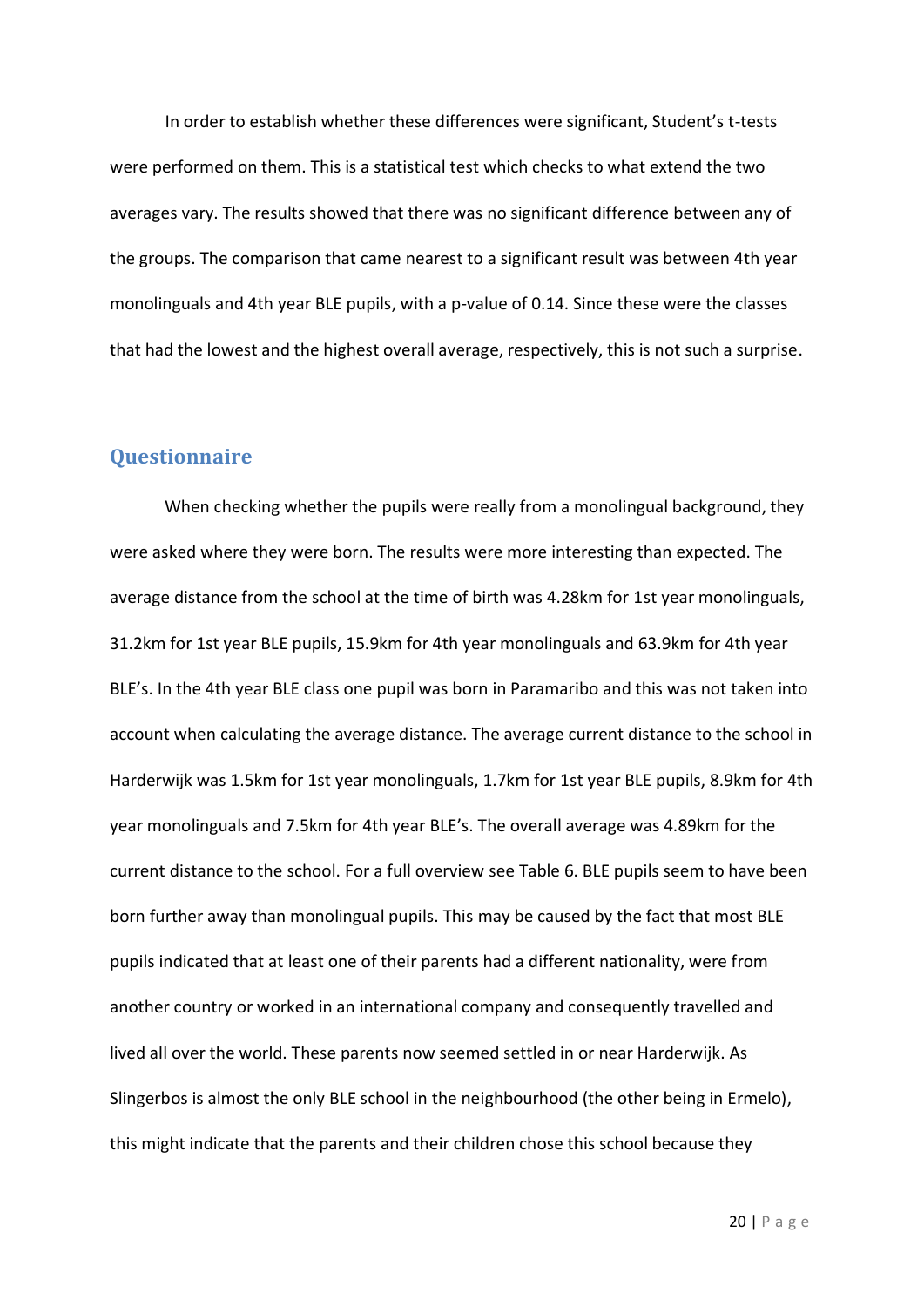thought an international oriented education is important. That Slingerbos is the nearest BLE school for pupils from Flevoland might contribute to the fact that 4th year pupils will travel so far in order to get to Harderwijk.

| <b>Table 6: Average distance from Harderwijk</b> |               |       |                   |       |
|--------------------------------------------------|---------------|-------|-------------------|-------|
|                                                  | Time of birth | S.D.  | Currently         | S.D.  |
| 1 <sup>st</sup> year monolingual                 | 4.28 km       | 13,53 | 1.5 km            | 4,78  |
| $1st$ year BLE                                   | 31.2 km       | 55,75 | $1.7 \mathrm{km}$ | 2,73  |
| 4 <sup>th</sup> year monolingual                 | 15.9 km       | 20,56 | 8.9 km            | 14,09 |
| year BLE                                         | 63.9 km *     | 56,97 | 7.5 km            | 9,31  |
| * divided by 9                                   |               |       |                   |       |

In addition, the average number of years during which each class had previously enjoyed English lessons was 2;9 for 1st year monolinguals, 3;2 for 1st year BLE's, 5;2 for 4th

year monolinguals and 5;6 for 4th year BLE pupils. Each class had at least one pupil who had already benefited from English lessons prior to their 7th year in primary school. All 1st years commented on the small amount of English they had been taught previously at primary school. For a full overview see Table 7. Overall the average amount of English lessons experienced by pupils of the same year varied only a couple of months. This should not contribute to a huge difference in class scores.

|                                  | English lessons | S.D. |
|----------------------------------|-----------------|------|
| 1 <sup>st</sup> year monolingual | 2:9             | 0,88 |
| $1st$ year BLE                   | 3;2             | 1,40 |
| 4 <sup>th</sup> year monolingual | 5:2             | 1,81 |
| $4th$ year BLE                   | 5;6             | 0,84 |

|  | Table 7: Average of English lessons in years; months |
|--|------------------------------------------------------|
|  |                                                      |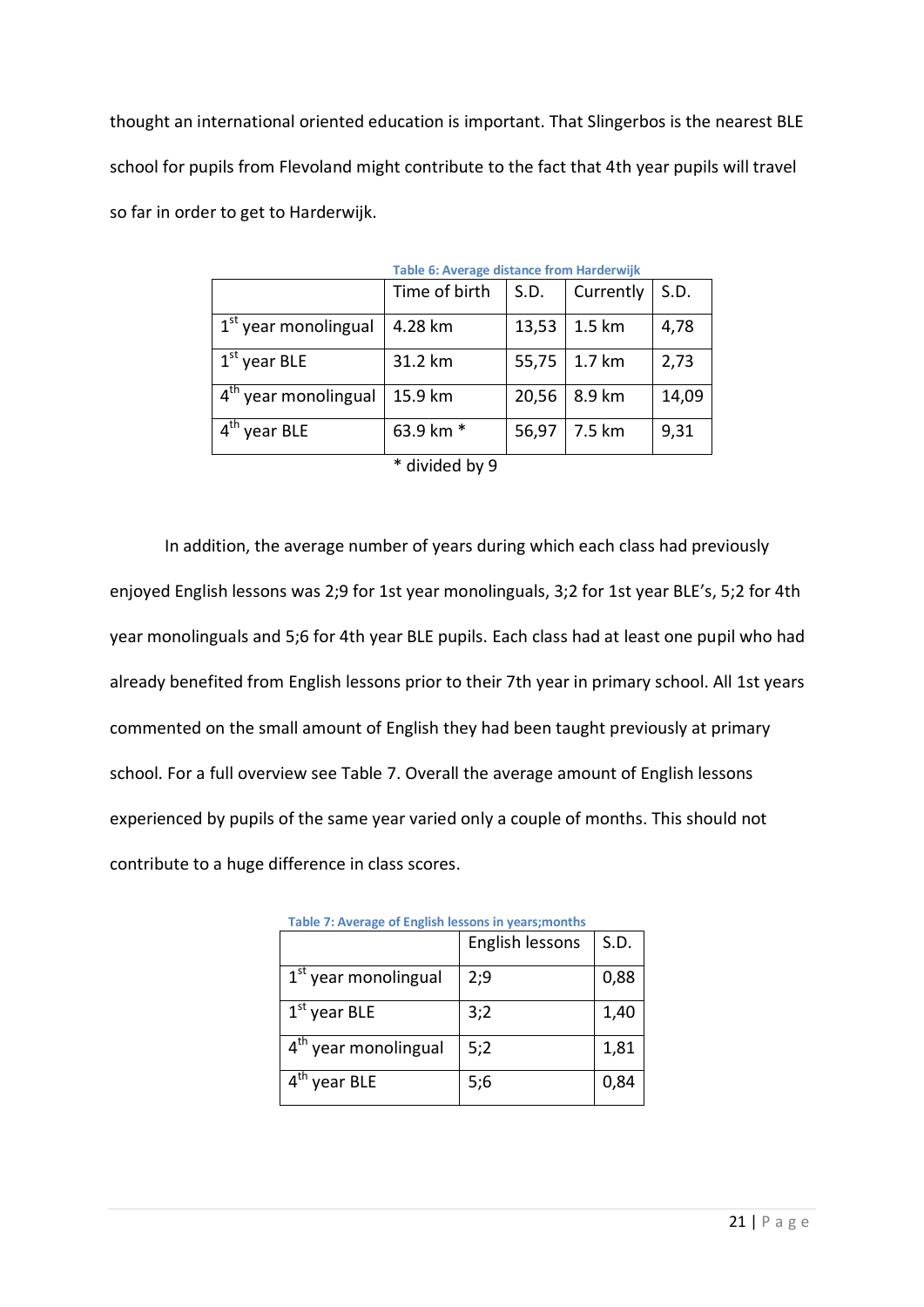Moreover, when asked if they liked English, only 3 pupils said they did not. One of these was in the 1st year monolingual class and 2 were in the 4th year monolingual class. All pupils from BLE said they liked English. Of the 40 pupils that were tested 13 had never been to an English-speaking country. Per class this number was 6 out of 10 for the 1st year monolinguals, 3 for the 1st year BLE pupils, 4 for the 4th year monolinguals and none for the 4th year BLE's. For a full overview see Table 8. Most of the pupils took the opportunity to go to England on a trip organised by the Slingerbos school. The school organises 1-day and 3 day trips to the UK each year. Others had also been on holiday to an English-speaking country with their family.

|                                  | No | Yes |
|----------------------------------|----|-----|
| 1 <sup>st</sup> year monolingual | 6  |     |
| $1st$ year BLE                   | 3  |     |
| 4 <sup>th</sup> year monolingual | 4  | 6   |
| year BLE                         | O  | 10  |

**Table 8: "Have you ever been to an English-speaking country?"**

The average amount of time spent in an English-speaking country by pupils who answered had answered the previous question positively was 12 days for 1st year monolinguals, 9 days for 1st year BLE's, 9 days for 4th year monolinguals and 20 days for BLE pupils. This includes the total number of days spent on holiday and school trips. For a full overview see Table 9. If the 4th year BLE pupils score better, their time spent with native speakers could be an indication as to why. They have spent considerably more time in English-speaking countries than the other classes.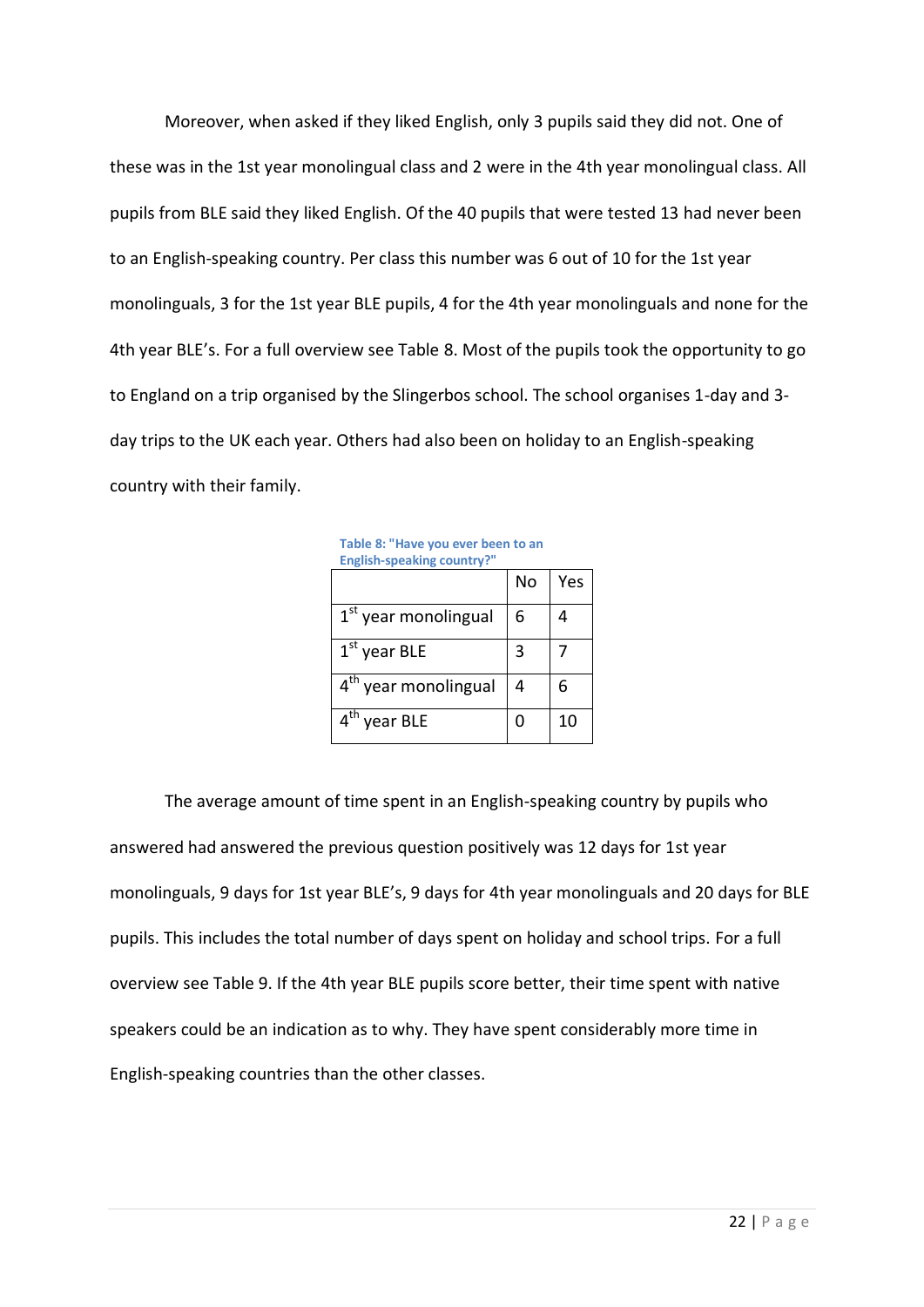|                                  | Days | S.D.  |
|----------------------------------|------|-------|
| 1 <sup>st</sup> year monolingual | 12   | 20,35 |
| $1st$ year BLE                   | q    | 13,09 |
| 4 <sup>th</sup> year monolingual | 9    | 13,52 |
| $4th$ year BLE                   | 20   | 20,45 |

| Table 9: Total amount of time spent in |
|----------------------------------------|
| <b>English-speaking country</b>        |

When asked if they had any non-Dutch speaking family or friends, 14 pupils answered positively. Two of them were 1st year monolinguals, 4 1st year BLE pupils, 4 were 4th year monolinguals and 4 were 4th year BLE's. For a full overview see Table 10. Not all non-Dutch family and friends were English native-speakers. However, pupils indicated that they themselves and their non-Dutch speaking family and/or friends spoke at least some English; this was the language spoken between them. Of those pupils who did speak some English with their family and/or friends, the average time a week spent talking to them was 0.15 hours for 1st year monolinguals, 0.25 hours for 1st year BLE's, 0.20 hours for 4th year monolinguals and 1.3 hours for 4th year BLE pupils. For a full overview see Table 11. Most pupils indicated that their parents mostly kept contact with family and/or friends and that they themselves rarely speak to them. Only a few pupils kept e-mail contact of their own with non-Dutch speaking family and/or friends. This should not affect pronunciation, as the amount of contact is so small.

| <b>Speaning Tailing and/OF ILIERUS:</b> |    |     |  |  |  |  |  |
|-----------------------------------------|----|-----|--|--|--|--|--|
|                                         | No | Yes |  |  |  |  |  |
| 1 <sup>st</sup> year monolingual        | 8  | 2   |  |  |  |  |  |
| $1st$ year BLE                          | 6  |     |  |  |  |  |  |
| $4^{\sf th}$<br>year monolinguals       | 6  |     |  |  |  |  |  |
| $\mathsf{4}^\mathsf{th}$<br>year BLE    | 6  |     |  |  |  |  |  |

**Table 10: "Do you have any non-Dutch speaking family and/or friends?"**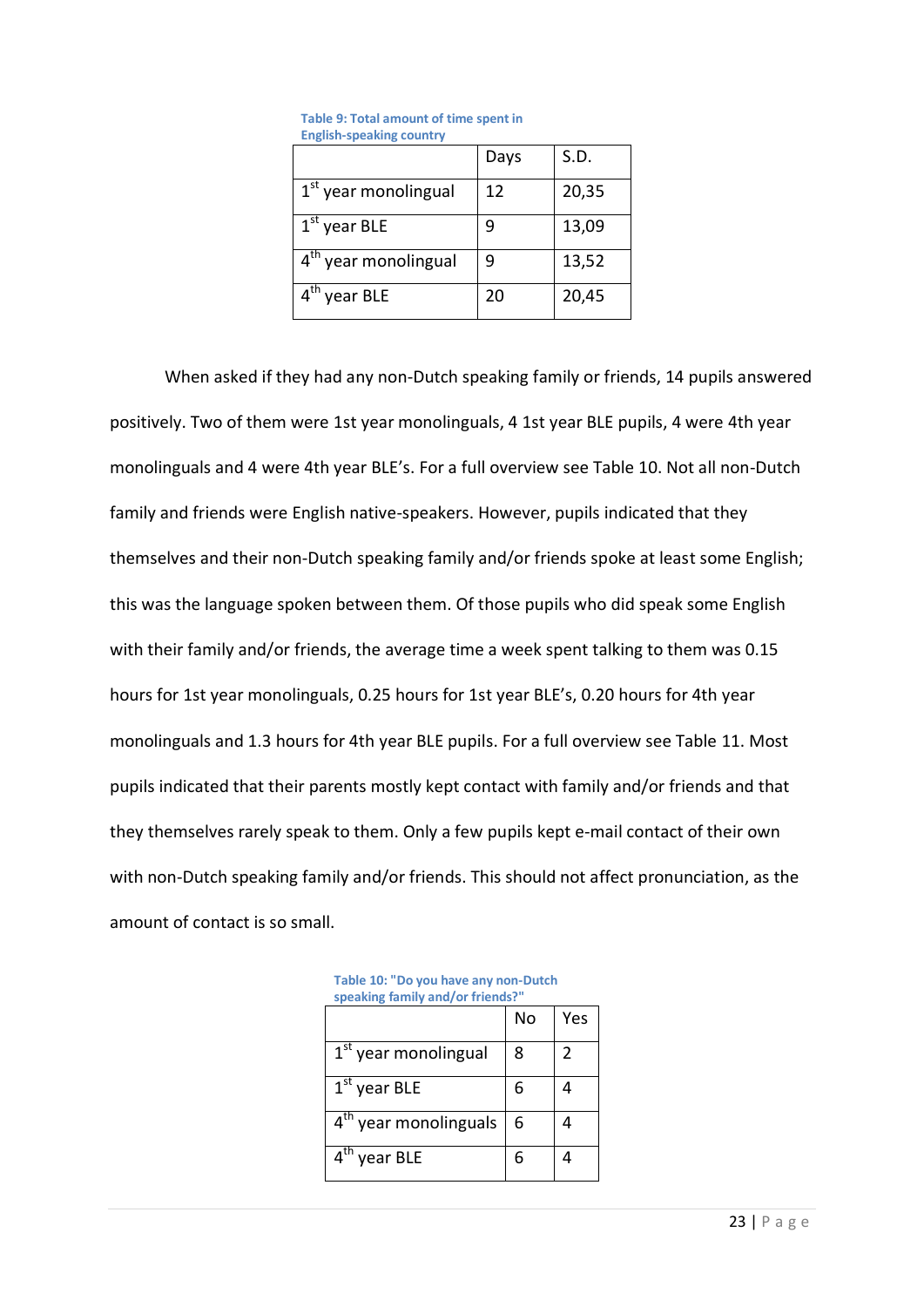| <u>idiliiv diiu/ UI Tiiciius a ween</u> |              |      |  |  |  |  |  |
|-----------------------------------------|--------------|------|--|--|--|--|--|
|                                         | <b>Hours</b> | S.D. |  |  |  |  |  |
| $1st$ year monolingual                  | 0.15         | 0,34 |  |  |  |  |  |
| $1st$ year BLE                          | 0.25         | 0,35 |  |  |  |  |  |
| 4 <sup>th</sup> year monolinguals       | 0.20         | 0,26 |  |  |  |  |  |
| year BLE                                | 1.3          | 3,12 |  |  |  |  |  |

**Table 11: Time spend talking to non-Dutch family and/or friends a week**

All 40 pupils were also asked whether they thought they had British English or American English pronunciation. A total of 4 pupils did not know at all, even after they had been probed for an answer. In the 1st year monolingual class 5 answered British English, 4 American English and 1 did not know. In the 1st year BLE class 7 answered British English, 2 American English and 1 did not know. In the 4th year monolingual class 3 said they had a British English pronunciation, 5 said they had an American English and 2 did not know. In the 4th year BLE class 7 said they had a British English pronunciation and 3 said they had an American pronunciation. For a full overview see Table 12. Especially BLE pupils answered British English because they knew that is what is taught at school. According to these facts BLE pupils could have better (British) pronunciation, as they seem more aware of the language they are taught.

|                                   |    | British   American   Do not know |
|-----------------------------------|----|----------------------------------|
| 1 <sup>st</sup> year monolingual  | 5  |                                  |
| $1st$ year BLE                    |    |                                  |
| 4 <sup>th</sup> year monolinguals | -3 |                                  |
| year BLE                          |    |                                  |

**Table 12: What sort of English pupils think they speak**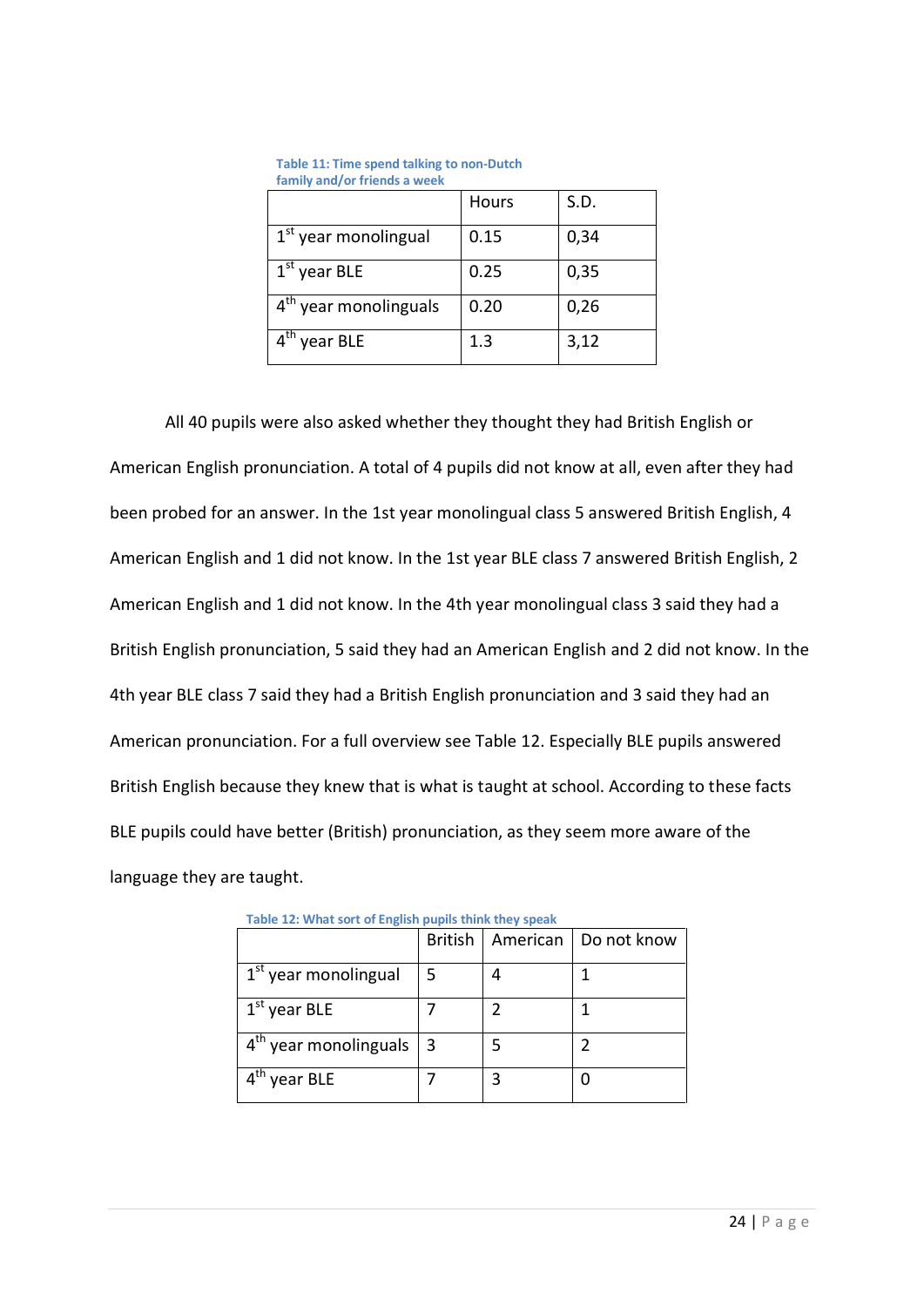#### <span id="page-24-0"></span>**Conclusion**

Comparing the data to the results of the questionnaire, the conclusion is that international parents, family and/or friends do not influence the pronunciation. Neither does the time spent in an English-speaking country with native speakers. Both BLE and monolingual pupils seem to acquire their pronunciation mostly at school. As the average age and the average number of years the two 1st year and the two 4th years have been taught English do not differ considerably, there is hardly any difference in their pronunciation. No indication could be found in the questionnaire as to why the 4th year monolinguals seem to score the worst of all in absolute figures, except for the fact that 2 pupils of this group indicated not to like English lessons. Their lack of motivation might cause them to not even try their best and therefore score lower. This, however, cannot be true as these two pupils scored an average of 6,3 and 8,9.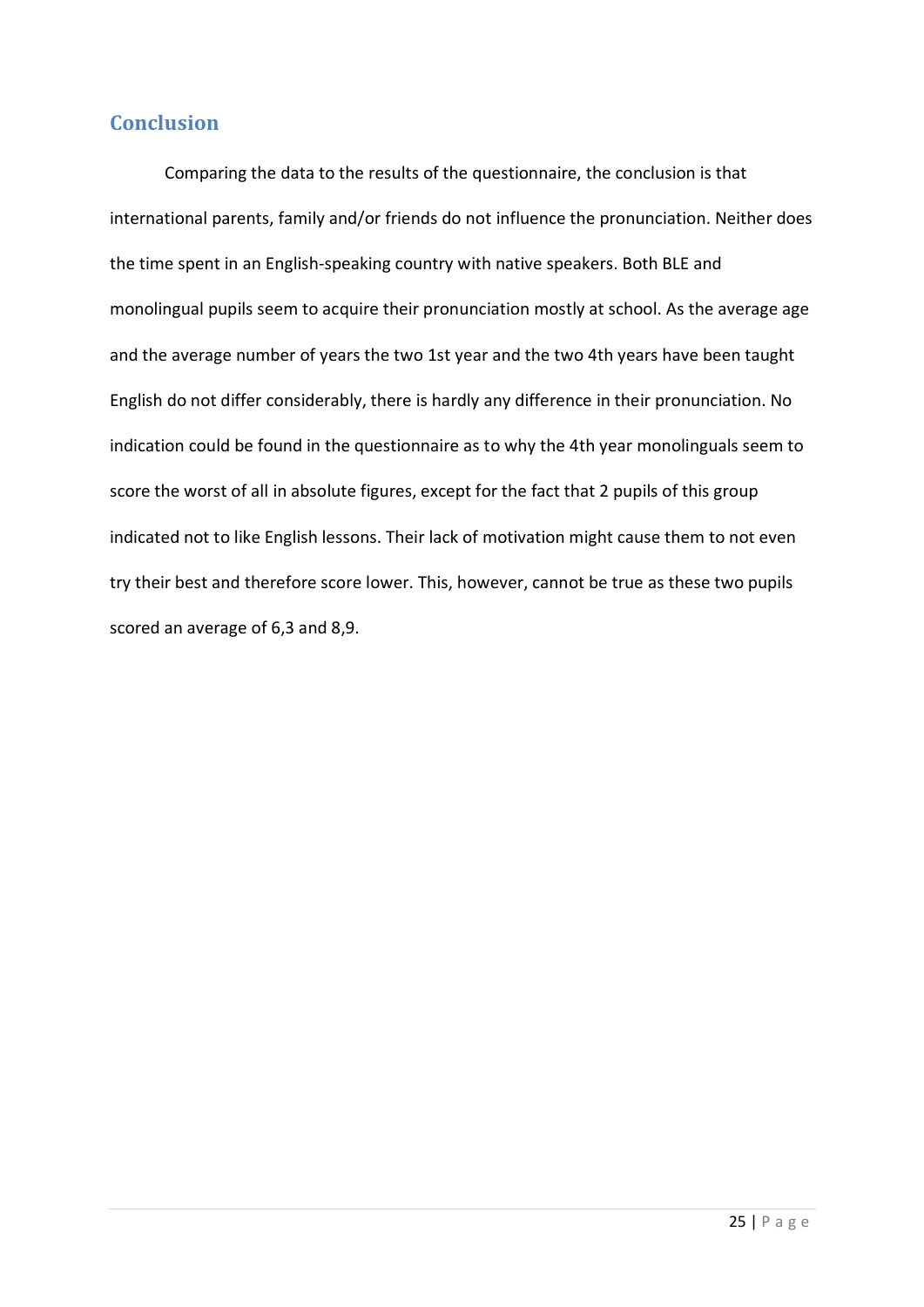#### <span id="page-25-0"></span>**Chapter 4 – Discussion**

The answer to the hypothesis is clear: BLE pupils of this study do not achieve better pronunciation than the monolingual pupils. The hypothesis has been falsified. This was not expected to happen, even while testing. Personal impression indicated a pattern in which the two 1st year classes seemed to score about the same, the 4th year monolingual class seemed to score better and the 4th year BLE class seemed to score best of all. There seemed to be a great deal of pronunciation errors and only few good pronunciations with little errors in them in the 1st year classes and there seemed to be a great deal of good pronunciations and only few pronunciation errors in the 4th year BLE class; the 4th year monolingual class seemed to score somewhere in between. However, individuals performance do not account for the whole class.

However, in hindsight this research was not perfect. Future research could make use of more natural circumstances. While testing it was observed that most pupils had a tendency to pronounce words the way they were written. *Behaviour* was one such word which proved difficult for some, especially for 1st year monolinguals. They tended to pronounce every letter. This may have been caused by too small a lexicon at this stage of L2 learning. Another such word was *cupboard*; almost every pupil pronounced this the way it is written. Two students confessed that they did not know the word "bats", yet pronounced it correctly. Another common error I noticed while testing was that some pronounced the  $-e$ in verbs ending in –ed. For example, /smæft/ (*smashed*) became /smæfet/. This may have been caused by too little positive evidence or instruction on how the written form is pronounced. *Live* was a difficult word for most and was pronounced like // instead of  $/$ IIv $/$ . This may have something to do with transfer from the phrase "live TV", which is not uncommon to Dutch ears. However, the test was not about the ability to turn written English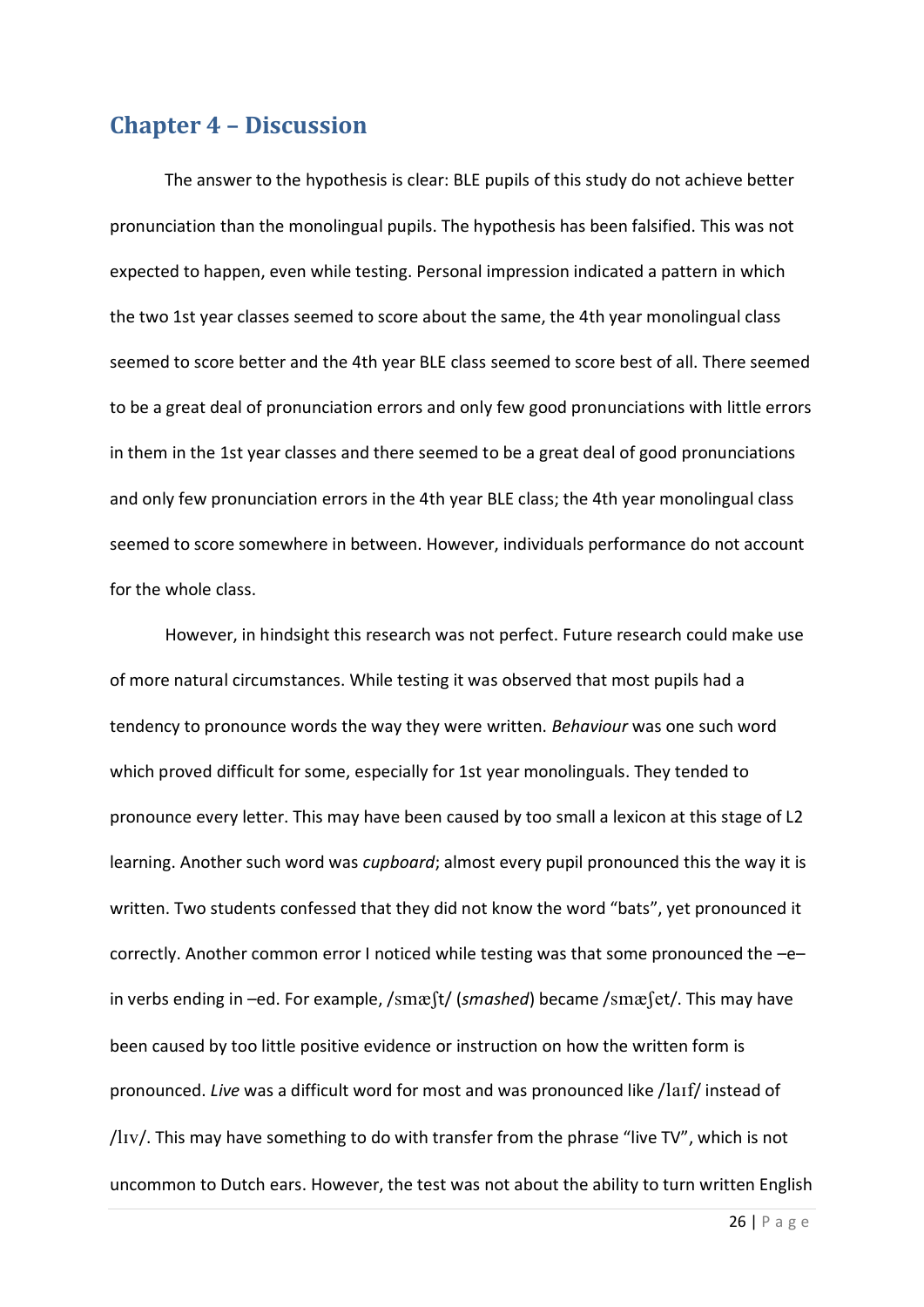into spoken English. A naturalistic study, research on spontaneous speech, may eliminate this problem of pupils producing incorrect pronunciations of words they do not know.

The difficulty with naturalistic research is that each pupil may produce completely different sentences. The possible sentences are endless. If a similar test were to be conducted, it would need some sort of regulation in which all pupils would produce almost the same sentences. This would keep assessing pronunciation fair in that the raters would not raise or lower marks on the basis on just a personal preference for a certain topic. A possible option for obtaining more naturalistic data would be to use a picture description task or a story telling task. This would control the topic. However, it would be impossible to control the sentences this way. This would have to be a taken into consideration. There is the question of what would get the best results: a controlled environment or a natural environment. Both have their positive and negative aspects.

In addition, a future related study should make us of a practice session for raters. Some raters indicated that they would have liked one in order to get a feel for what and how they were grading. Presenting only the best and worst pupil may not be sufficient. Moreover, pupils might also benefit from a practice session, especially with a picture description task. However, pupils might not have benefited from a practice session in this research; they were allowed to take their time in reading all the sentences before the start of the recording.

In future research it would be interesting to see if different pupils from different schools produce the same results as these pupils did. This would be a study on a much larger scale. However, asking raters to grade more than 40 pupils would be much to ask; as most raters in this research indicated, assessing more pupils after one another would not have been a pleasant task. With more than 40 pupils, the assessments would have to take place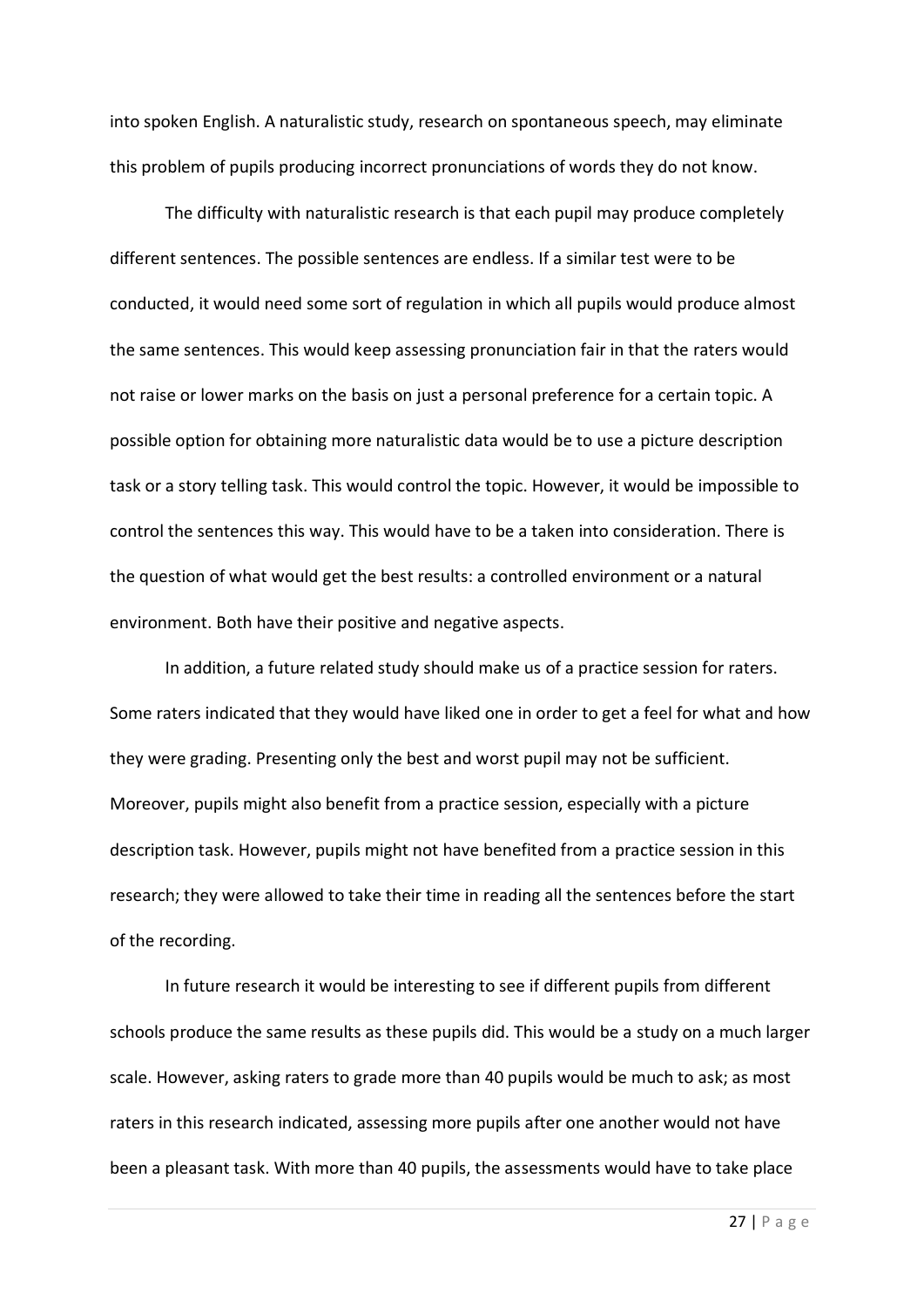over a longer period with more breaks. Another option would be to make a selection of all the recorded pupils and have only these graded, presenting each rater with a different selection. Each rater would be presented with one of the two selections in order to grade all pupils. Alternatively, future research could investigate fewer pupils from each class from each school. However, this does not seem such a good idea as even now individual alterations could have clouded the results. Regardless, the selected pupils need to be representative of the monolingual and BLE population in general. The options are either more schools with as much as 40 pupils per school or more schools with fewer pupils per school.

An alternative option for grading more pupils would be with the use of software programmes available for pronunciation assessment, which could prove helpful in assessing pupils without the help of raters. These automated speech recognition (ASR) programmes are usually used for computer-assisted language learning (CALL). However, not all are suitable for this type of research. Most are targeted at learners with a specific L1, Chinese or Spanish. Others require the learner to evaluate his or her own pronunciation and some programmes are limited only to a certain level of proficiency (Calico). The best one currently on the market is *Eyespeak*. This programme was made especially for English language learners. It is a multimedia programme, created by Visual Pronunciation Software Ltd in 2005. This software is able to evaluate and give visual feedback from learners' vowel and consonant quality. The program provides a choice of four regional varieties of English: British, American, Australian, and New Zealand. *Eyespeak* automatically recommends a pronunciation model which has the same gender as the learner and which uses a regional variety of English corresponding to what would probably be used in the learner's country of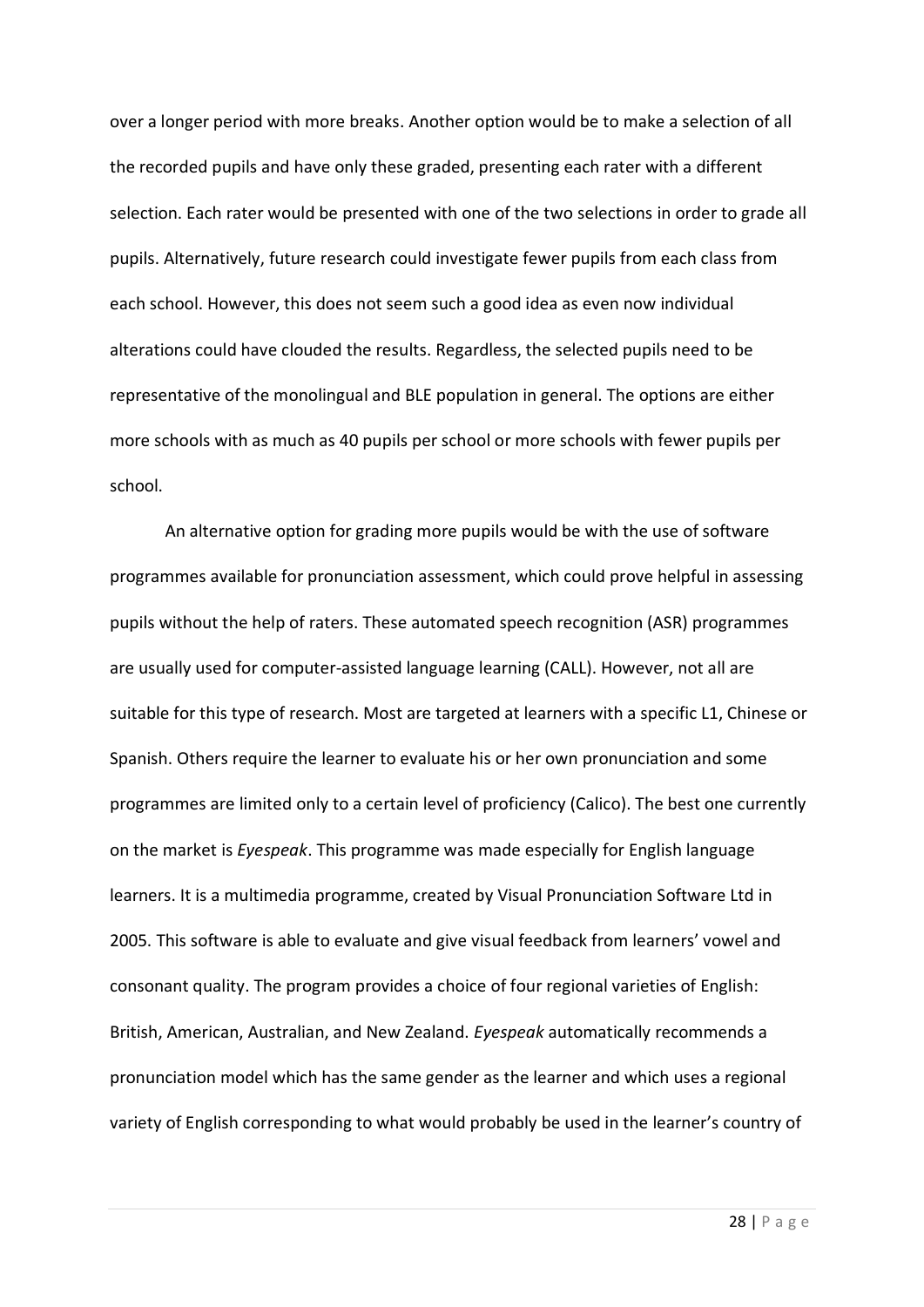origin (Tao). Future research could make use of this software programme. It was not used in this research as time did not permit it in this BA research dissertation.

It would also be interesting to test male pupils to see if this study could make a difference in the average score of a class. The present female-only study is not entirely representative of the whole BLE population. As mentioned above, this study witch studied females only, in order to eliminate the gender variable. In addition, it is generally perceived that females are better at language learning than men (Guimond and Roussel 289). However, Severiens and Ten Dam suggest that genders differ only in aptitude (12) and not in ability; females are more interested in learning languages than, for example, mathematics, but are just as able to learn both subjects. Moreover, they also imply that the difference with men and women is psychological in every respect, including language learning. The two genders deal with things differently, but this does not mean that one is better than the other. Expectations are that no different results would appear if males had been taken into account in this research. Nevertheless they would have given a better representation of the BLE population.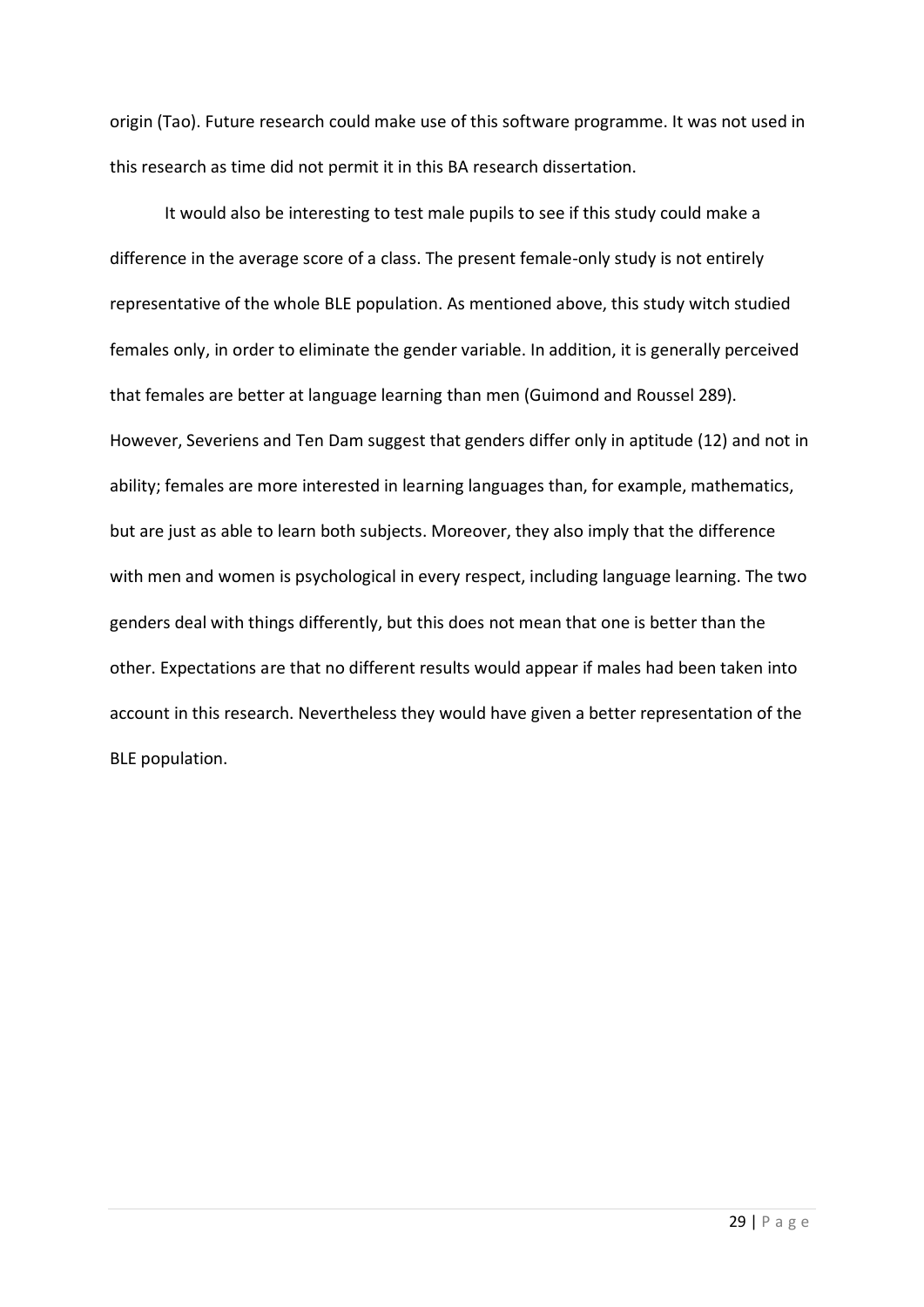### <span id="page-29-0"></span>**Works Cited**

Birdie. Bestuur Openbaar Onderwijs Rotterdam. 9 mei 2011 <http://www.earlybirdie.nl> Bolt, Rodney. *Xenophobe's guide to the Dutch*. Ravette Publishing, 2004.

Calico. Texas State University. 5 April 2011 < https://calico.org/page.php?id=22>

Collins, Beverly, S.P. den Hollander, Inger M. Mees and Jill Rodd. *Sounding Better*.

Walvaboek, Holten, Netherlands. 2006.

- Collins, Beverly, Inger M. Mees. *Practical Phonetics and Phonology*. London: Routledge, 2003.
- Cook, V. (1999). "Going beyong the native speaking in language teaching." *TESOL Quarterly* 33/2, 185-209.
- Cook, V. (2002). "Language teaching methodology and the L2 user perspective." In V. Cook (ed.), *Portraits of the L2 User*. Cleverdon: Multilingual Matters.
- Dinnes, Carol. "Accent on Communication: Good Pronunciation is Possible." *MassGeneral Hospital for Children*. 2 May 2011.

<http://www2.massgeneral.org/pcs/Heal\_Lang/What\_is\_an\_Accent.pdf>

- Firth, A. and J. Wagner (1997). "On discourse, communication and (some) fundamental concepts in SLA research." *Modern Language Journal* 81, 285-300.
- Guimond, Serge and Lydie Roussel. "Bragging About One's School Grades: Gender Stereotyping and Students' Perception of Their Abilities in Science, Mathematics, and Language." *Social Psychology of Education*. 4.3 (2001): 275-293.
- Jenkins, J. (2006). "Global intelligibility and local diversity: possibility or paradox?" Rubdy R., and M. Sarceni (eds). *English in the World: Global Rules, Global Roles*. London: Continuum. 32-39.

Kirkpatrick, A. (2006). "Which Model of English: Native-speaker, Nativized or Lingua Franca?"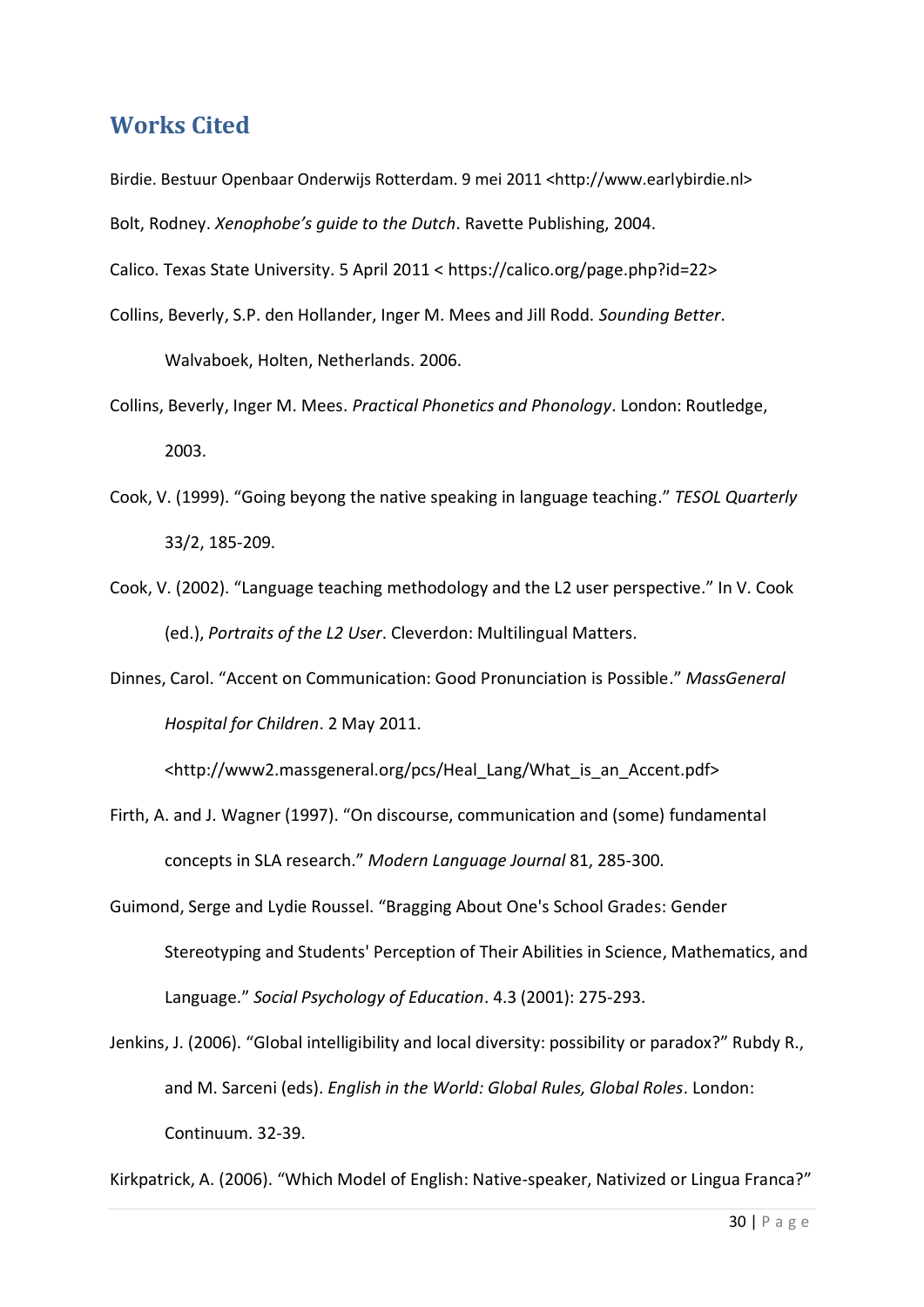Rubdy R., and M. Sarceni (eds.). *English in the World: Global Rules, Global Roles*. London: Continuum. 71-83.

- McKay, S. L. (1992). "Language teaching and the cultural context." *Teaching English Overseas: An introduction*. Oxford: Oxford University Press. 47-75.
- Preisler, B. (1999). "Function and forms of English in a European EFL Country." In Tony Bex and Richard J. Watts (eds.) *Standard English: The Widening Debate*. London: Routledge. 239-267.

Ross, Alison. *The Language of Humour*. London: Routledge, 1999.

- Severiens, Sabine E. and Geert T. M. Ten Dam. "Gender differences in learning styles: A narrative review and quantitative meta-analysis." *Higher Education*. 27.4 (1994): 487- 501.
- SLO. *Concretisering van de kerndoelen Engels*. 2 May 2011. < SLO concretisering van de kerndoelen Engels>
- Tan, P. et al. (2006) "World Englishes or English as a Lingua Franca? A view from the Perspective of Non-Anglo English." Rubdy R., and M. Sarceni (eds.). *English in the World: Global Rules, Global Roles*. London: Continuum. 84-94.
- Toa, Rui (Tina). Rev. of *Eyespeak*. Visual Pronunciation Software Ltd. 5 April 2011. < https://calico.org/html/article\_672.pdf>
- Verspoor, M. H., J. Schuitemaker-King, E. M. J. van Rein, K. de Bot and P. Edelenbos. *Tweetalig Onderwijs: vormgeving en prestaties*. 3 juni 2010.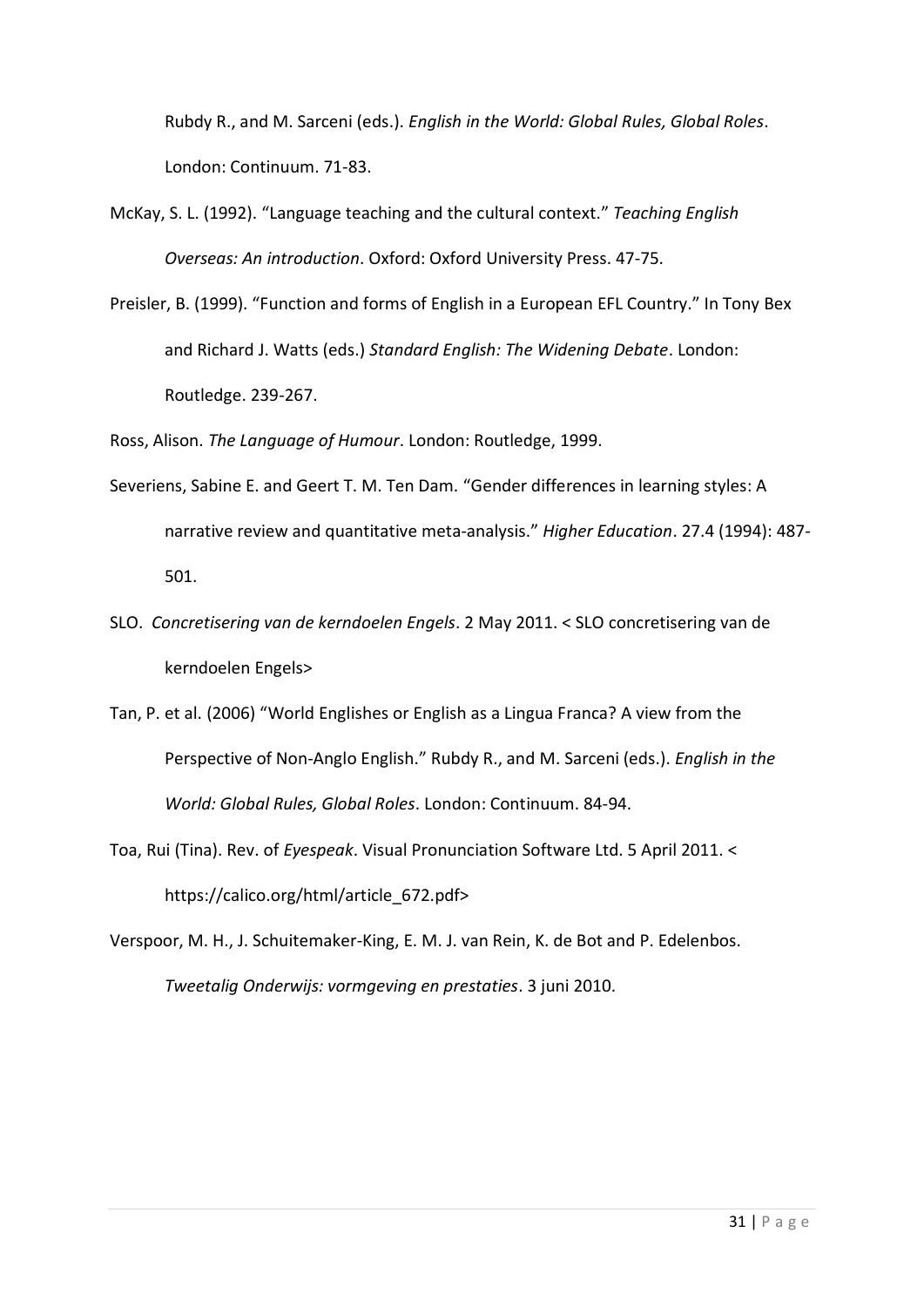## <span id="page-31-0"></span>**Appendix 1**

## <span id="page-31-1"></span>**Questionnaire**

VRAGENLIJST – Onderzoek Engels

| Geboortedag:    |  |
|-----------------|--|
| Nationaliteit:  |  |
| Geboorteplaats: |  |
| Woonplaats:     |  |

Hoe veel jaar krijg je al Engelse lessen: …………………………

Bij de volgende vragen omcirkel je wat voor jou van toepassing is.

| Ik vind Engels Leuk  |  | Niet leuk  |         |
|----------------------|--|------------|---------|
| Ik denk dat ik Brits |  | Amerikaans | spreek. |

| Ben je wel eens naar een Engelstalig land geweest? |  | <b>Nee</b> |
|----------------------------------------------------|--|------------|
| Zo ja; hoe vaak en hoe lang?                       |  |            |

……………………………………………………

Heb je niet-Nederlandstalige vrienden en/of familieleden? Ja / Nee Hoeveel uur per week spreek je Engels met hem/haar/hen?

……………………………………………………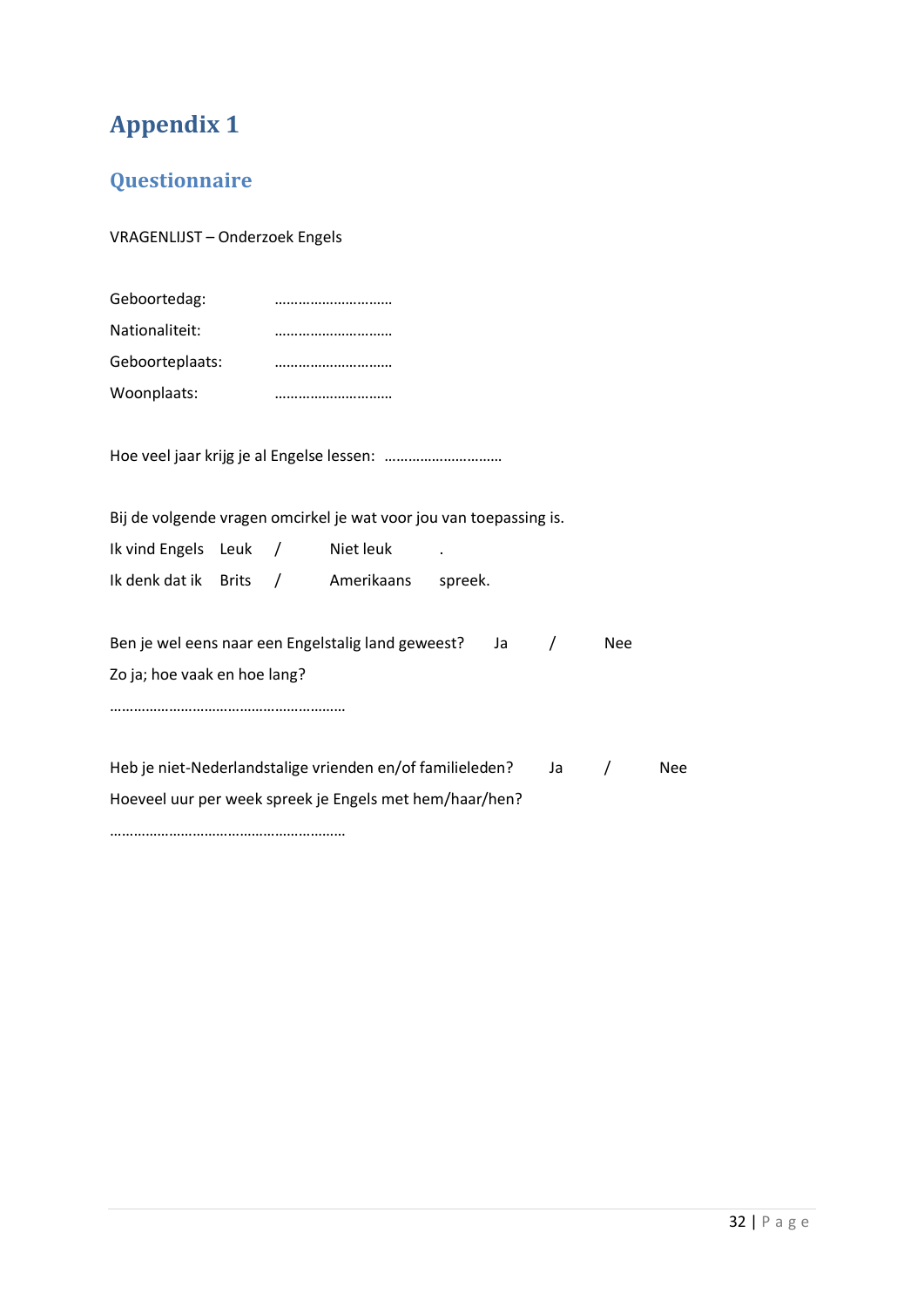# <span id="page-32-0"></span>**Appendix 2a**

## <span id="page-32-1"></span>**Assessment sheet 1**

| File     |              |                |                         |                         |   |                  |                          |   |                  |        |
|----------|--------------|----------------|-------------------------|-------------------------|---|------------------|--------------------------|---|------------------|--------|
| $1.01\,$ | $\mathbf 1$  | $\overline{2}$ | $\overline{3}$          | $\overline{\mathbf{4}}$ | 5 | $\boldsymbol{6}$ | $\overline{7}$           | 8 | $\boldsymbol{9}$ | 10     |
| 1.02     | $\mathbf 1$  | $\overline{2}$ | 3                       | $\overline{\mathbf{4}}$ | 5 | $\,$ 6 $\,$      | $\overline{7}$           | 8 | $\boldsymbol{9}$ | 10     |
| 1.03     | $\mathbf 1$  | $\overline{2}$ | $\mathbf{3}$            | $\overline{\mathbf{4}}$ | 5 | $\boldsymbol{6}$ | $\overline{7}$           | 8 | 9                | $10\,$ |
| 1.04     | $\mathbf 1$  | $\overline{2}$ | $\overline{\mathbf{3}}$ | $\overline{\mathbf{4}}$ | 5 | $\boldsymbol{6}$ | $\overline{7}$           | 8 | 9                | 10     |
| 1.05     | $\mathbf 1$  | $\overline{2}$ | $\mathbf{3}$            | $\overline{\mathbf{4}}$ | 5 | $\boldsymbol{6}$ | $\overline{7}$           | 8 | 9                | $10\,$ |
| 1.06     | $\mathbf 1$  | $\overline{2}$ | 3                       | $\overline{\mathbf{4}}$ | 5 | $\boldsymbol{6}$ | $\overline{7}$           | 8 | $\boldsymbol{9}$ | 10     |
| 1.07     | $\mathbf 1$  | $\overline{2}$ | $\mathbf{3}$            | $\overline{\mathbf{4}}$ | 5 | $\,$ 6 $\,$      | 7                        | 8 | $\boldsymbol{9}$ | $10\,$ |
| 1.08     | $\mathbf 1$  | $\overline{2}$ | $\overline{\mathbf{3}}$ | 4                       | 5 | $\boldsymbol{6}$ | 7                        | 8 | $\boldsymbol{9}$ | 10     |
| 1.09     | $\mathbf 1$  | $\overline{2}$ | $\overline{\mathbf{3}}$ | $\overline{\mathbf{4}}$ | 5 | $\,$ 6 $\,$      | 7                        | 8 | 9                | $10\,$ |
| $1.10\,$ | $\mathbf 1$  | $\overline{2}$ | $\overline{\mathbf{3}}$ | $\overline{\mathbf{4}}$ | 5 | $\boldsymbol{6}$ | 7                        | 8 | $\boldsymbol{9}$ | 10     |
| 1.11     | $\mathbf 1$  | $\overline{2}$ | $\overline{\mathbf{3}}$ | $\overline{\mathbf{4}}$ | 5 | $\,$ 6 $\,$      | 7                        | 8 | $\boldsymbol{9}$ | $10\,$ |
| 1.12     | $\mathbf 1$  | $\overline{2}$ | $\overline{\mathbf{3}}$ | $\overline{\mathbf{4}}$ | 5 | $\boldsymbol{6}$ | $\overline{\mathcal{I}}$ | 8 | $\boldsymbol{9}$ | $10\,$ |
| 1.13     | $\mathbf 1$  | $\overline{2}$ | $\overline{\mathbf{3}}$ | $\overline{\mathbf{4}}$ | 5 | 6                | $\overline{7}$           | 8 | $\boldsymbol{9}$ | 10     |
| 1.14     | $\mathbf 1$  | $\overline{2}$ | 3                       | $\overline{\mathbf{4}}$ | 5 | $\boldsymbol{6}$ | 7                        | 8 | 9                | $10\,$ |
| 1.15     | $\mathbf{1}$ | $\overline{2}$ | 3                       | 4                       | 5 | 6                | 7                        | 8 | 9                | $10\,$ |
| 1.16     | $\mathbf 1$  | $\overline{2}$ | 3                       | $\overline{4}$          | 5 | $\boldsymbol{6}$ | $\overline{7}$           | 8 | 9                | $10\,$ |
| 1.17     | $\mathbf 1$  | $\overline{2}$ | 3                       | $\overline{\mathbf{4}}$ | 5 | $\,$ 6 $\,$      | 7                        | 8 | $\boldsymbol{9}$ | $10\,$ |
| 1.18     | $\mathbf 1$  | $\overline{2}$ | 3                       | $\overline{4}$          | 5 | $\boldsymbol{6}$ | $\overline{7}$           | 8 | $\boldsymbol{9}$ | $10\,$ |
| 1.19     | $\mathbf 1$  | $\overline{2}$ | 3                       | $\overline{\mathbf{4}}$ | 5 | $\boldsymbol{6}$ | 7                        | 8 | 9                | $10\,$ |
| 1.20     | $\mathbf 1$  | $\overline{2}$ | $\mathbf{3}$            | $\overline{\mathbf{r}}$ | 5 | $\boldsymbol{6}$ | $\overline{7}$           | 8 | 9                | $10\,$ |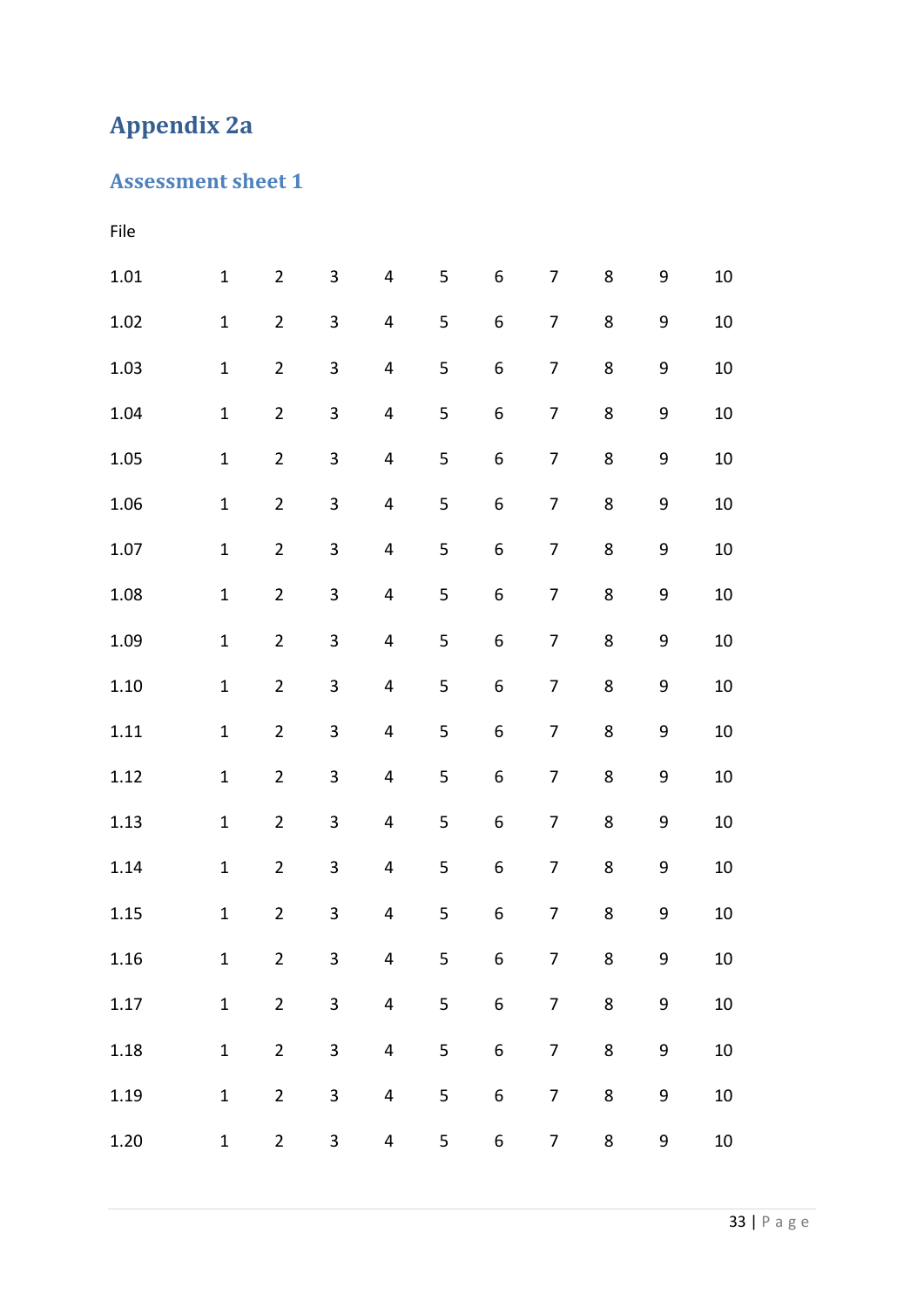| 1.21 | $\mathbf 1$  | $\overline{2}$          | $\mathbf{3}$            | 4                       | 5              | $\boldsymbol{6}$ | 7              | 8 | 9                | 10     |
|------|--------------|-------------------------|-------------------------|-------------------------|----------------|------------------|----------------|---|------------------|--------|
| 1.22 | $\mathbf{1}$ | $\overline{2}$          | $\overline{\mathbf{3}}$ | 4                       | 5              | $\,$ 6 $\,$      | $\overline{7}$ | 8 | 9                | 10     |
| 1.23 | $\mathbf{1}$ | $\overline{2}$          | 3                       | 4                       | 5              | $\boldsymbol{6}$ | $\overline{7}$ | 8 | 9                | 10     |
| 1.24 | $\mathbf 1$  | $\overline{2}$          | 3                       | $\overline{\mathbf{4}}$ | 5              | $\boldsymbol{6}$ | $\overline{7}$ | 8 | 9                | 10     |
| 1.25 | $\mathbf 1$  | $\overline{2}$          | 3                       | $\overline{\mathbf{4}}$ | 5              | $\boldsymbol{6}$ | 7              | 8 | 9                | 10     |
| 1.26 | $\mathbf{1}$ | $\overline{2}$          | $\overline{\mathbf{3}}$ | $\overline{\mathbf{4}}$ | 5              | $\,$ 6 $\,$      | $\overline{7}$ | 8 | $\boldsymbol{9}$ | 10     |
| 1.27 | $\mathbf{1}$ | $\overline{2}$          | $\mathbf{3}$            | $\overline{\mathbf{4}}$ | 5              | 6                | $\overline{7}$ | 8 | $\boldsymbol{9}$ | 10     |
| 1.28 | $\mathbf{1}$ | $\overline{2}$          | $\mathbf{3}$            | $\overline{\mathbf{4}}$ | 5              | $\,$ 6 $\,$      | $\overline{7}$ | 8 | 9                | 10     |
| 1.29 | $\mathbf{1}$ | $\overline{2}$          | 3                       | 4                       | 5              | 6                | $\overline{7}$ | 8 | 9                | 10     |
| 1.30 | $\mathbf 1$  | $\overline{2}$          | $\mathbf{3}$            | $\overline{\mathbf{4}}$ | $\mathsf S$    | $\,$ 6 $\,$      | 7              | 8 | $\boldsymbol{9}$ | $10\,$ |
| 1.31 | $\mathbf{1}$ | $\overline{2}$          | $\overline{\mathbf{3}}$ | 4                       | 5              | $\,$ 6 $\,$      | 7              | 8 | $\boldsymbol{9}$ | 10     |
| 1.32 | $\mathbf{1}$ | $\overline{2}$          | $\mathbf{3}$            | 4                       | 5              | $\boldsymbol{6}$ | 7              | 8 | $\boldsymbol{9}$ | 10     |
| 1.33 | $\mathbf 1$  | $\overline{2}$          | 3                       | $\overline{\mathbf{4}}$ | 5              | $\,$ 6 $\,$      | $\overline{7}$ | 8 | 9                | 10     |
| 1.34 | $\mathbf 1$  | $\overline{2}$          | 3                       | $\overline{4}$          | 5              | $\boldsymbol{6}$ | 7              | 8 | 9                | 10     |
| 1.35 | $\mathbf{1}$ | $\overline{2}$          | $\mathbf{3}$            | $\overline{\mathbf{4}}$ | 5              | $\boldsymbol{6}$ | $\overline{7}$ | 8 | $\boldsymbol{9}$ | $10\,$ |
| 1.36 | $\mathbf{1}$ | $\overline{\mathbf{c}}$ | 3                       | 4                       | 5              | 6                | 7              | 8 | 9                | $10\,$ |
| 1.37 | $\mathbf{1}$ | $\overline{2}$          | 3                       | $\overline{\mathbf{4}}$ | 5              | $\boldsymbol{6}$ | $\overline{7}$ | 8 | 9                | $10\,$ |
| 1.38 | $\mathbf{1}$ | $\overline{2}$          | $\overline{\mathbf{3}}$ | $\overline{\mathbf{4}}$ | $\overline{5}$ | $\,6\,$          | $\overline{7}$ | 8 | $\boldsymbol{9}$ | $10\,$ |
| 1.39 | $\mathbf{1}$ | $\overline{2}$          | 3                       | $\overline{\mathbf{4}}$ | 5              | $\boldsymbol{6}$ | $\overline{7}$ | 8 | 9                | $10\,$ |
| 1.40 | $\mathbf{1}$ | $\overline{2}$          | $\mathbf{3}$            | 4                       | 5              | 6                | $\overline{7}$ | 8 | 9                | $10\,$ |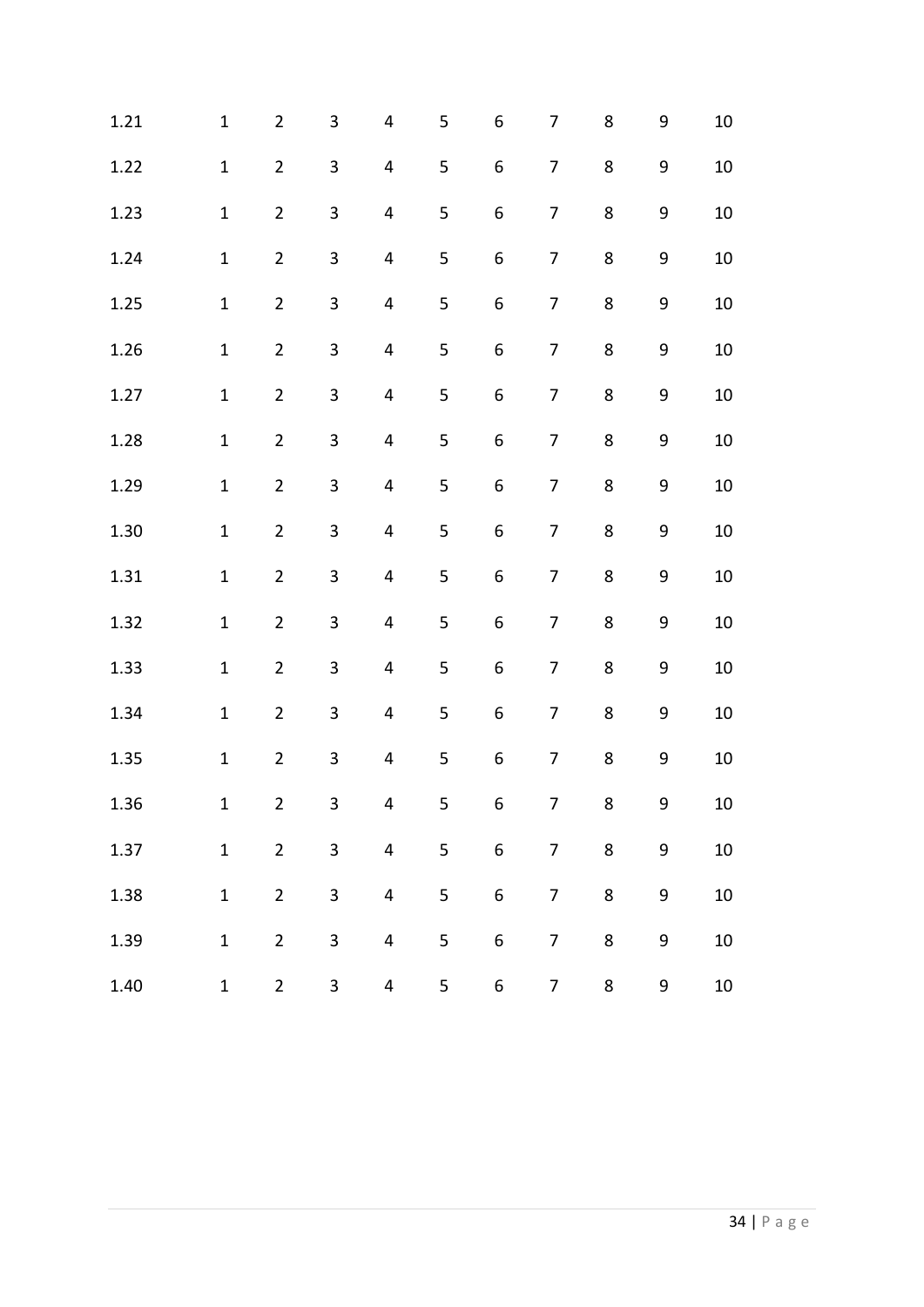# <span id="page-34-0"></span>**Appendix 2b**

## <span id="page-34-1"></span>**Assessment sheet 2**

| File |              |                |                         |                         |             |                  |                          |   |                  |        |
|------|--------------|----------------|-------------------------|-------------------------|-------------|------------------|--------------------------|---|------------------|--------|
| 2.01 | $\mathbf{1}$ | $\overline{2}$ | 3                       | $\pmb{4}$               | 5           | 6                | $\overline{7}$           | 8 | $\boldsymbol{9}$ | 10     |
| 2.02 | $\mathbf 1$  | $\overline{2}$ | 3                       | 4                       | 5           | 6                | 7                        | 8 | $\boldsymbol{9}$ | 10     |
| 2.03 | $\mathbf 1$  | $\overline{2}$ | $\overline{\mathbf{3}}$ | 4                       | 5           | 6                | $\overline{7}$           | 8 | $\boldsymbol{9}$ | 10     |
| 2.04 | $\mathbf{1}$ | $\overline{2}$ | $\overline{\mathbf{3}}$ | $\pmb{4}$               | 5           | 6                | $\overline{7}$           | 8 | 9                | 10     |
| 2.05 | $\mathbf{1}$ | $\overline{2}$ | $\mathbf{3}$            | 4                       | 5           | 6                | $\overline{7}$           | 8 | 9                | 10     |
| 2.06 | $\mathbf{1}$ | $\overline{2}$ | $\overline{\mathbf{3}}$ | $\pmb{4}$               | 5           | 6                | $\overline{7}$           | 8 | $\boldsymbol{9}$ | 10     |
| 2.07 | $\mathbf{1}$ | $\overline{2}$ | $\mathbf{3}$            | 4                       | $\mathsf S$ | 6                | $\overline{7}$           | 8 | $\boldsymbol{9}$ | 10     |
| 2.08 | $\mathbf{1}$ | $\overline{2}$ | $\overline{\mathbf{3}}$ | $\pmb{4}$               | 5           | 6                | $\overline{7}$           | 8 | $\boldsymbol{9}$ | 10     |
| 2.09 | $\mathbf{1}$ | $\overline{2}$ | $\overline{\mathbf{3}}$ | 4                       | 5           | 6                | $\overline{7}$           | 8 | $\boldsymbol{9}$ | 10     |
| 2.10 | $\mathbf 1$  | $\overline{2}$ | 3                       | $\pmb{4}$               | 5           | 6                | $\overline{7}$           | 8 | 9                | 10     |
| 2.11 | $\mathbf{1}$ | $\overline{2}$ | 3                       | 4                       | 5           | 6                | 7                        | 8 | $\boldsymbol{9}$ | $10\,$ |
| 2.12 | $\mathbf{1}$ | $\overline{2}$ | $\mathbf{3}$            | $\pmb{4}$               | 5           | 6                | $\overline{\mathcal{I}}$ | 8 | 9                | 10     |
| 2.13 | $\mathbf{1}$ | $\overline{2}$ | $\mathbf{3}$            | 4                       | 5           | 6                | 7                        | 8 | 9                | 10     |
| 2.14 | $\mathbf{1}$ | $\overline{2}$ | $\mathbf{3}$            | $\pmb{4}$               | 5           | 6                | $\overline{7}$           | 8 | 9                | 10     |
| 2.15 | $\mathbf{1}$ | $\overline{2}$ | $\overline{\mathbf{3}}$ | 4                       | 5           | 6                | $\overline{7}$           | 8 | 9                | 10     |
| 2.16 | $\mathbf{1}$ | $\overline{2}$ | $\mathbf{3}$            | $\overline{\mathbf{4}}$ | 5           | 6                | $\overline{7}$           | 8 | 9                | $10\,$ |
| 2.17 | $\mathbf{1}$ | $\overline{2}$ | $\overline{\mathbf{3}}$ | $\overline{\mathbf{4}}$ | $\mathsf S$ | $\boldsymbol{6}$ | $\overline{7}$           | 8 | $\mathsf 9$      | 10     |
| 2.18 | $\mathbf 1$  | $\overline{2}$ | 3                       | $\overline{\mathbf{4}}$ | 5           | $\boldsymbol{6}$ | $\overline{7}$           | 8 | 9                | 10     |
| 2.19 | $\mathbf{1}$ | $\overline{2}$ | 3                       | $\overline{\mathbf{4}}$ | 5           | $\boldsymbol{6}$ | $\overline{7}$           | 8 | $\boldsymbol{9}$ | 10     |
| 2.20 | $\mathbf{1}$ | $\overline{2}$ | 3                       | $\overline{\mathbf{4}}$ | 5           | $\boldsymbol{6}$ | $\overline{7}$           | 8 | 9                | $10\,$ |
| 2.21 | $\mathbf{1}$ | $\overline{2}$ | $\mathbf{3}$            | $\overline{\mathbf{4}}$ | 5           | 6                | $\overline{7}$           | 8 | 9                | $10\,$ |
|      |              |                |                         |                         |             |                  |                          |   |                  |        |